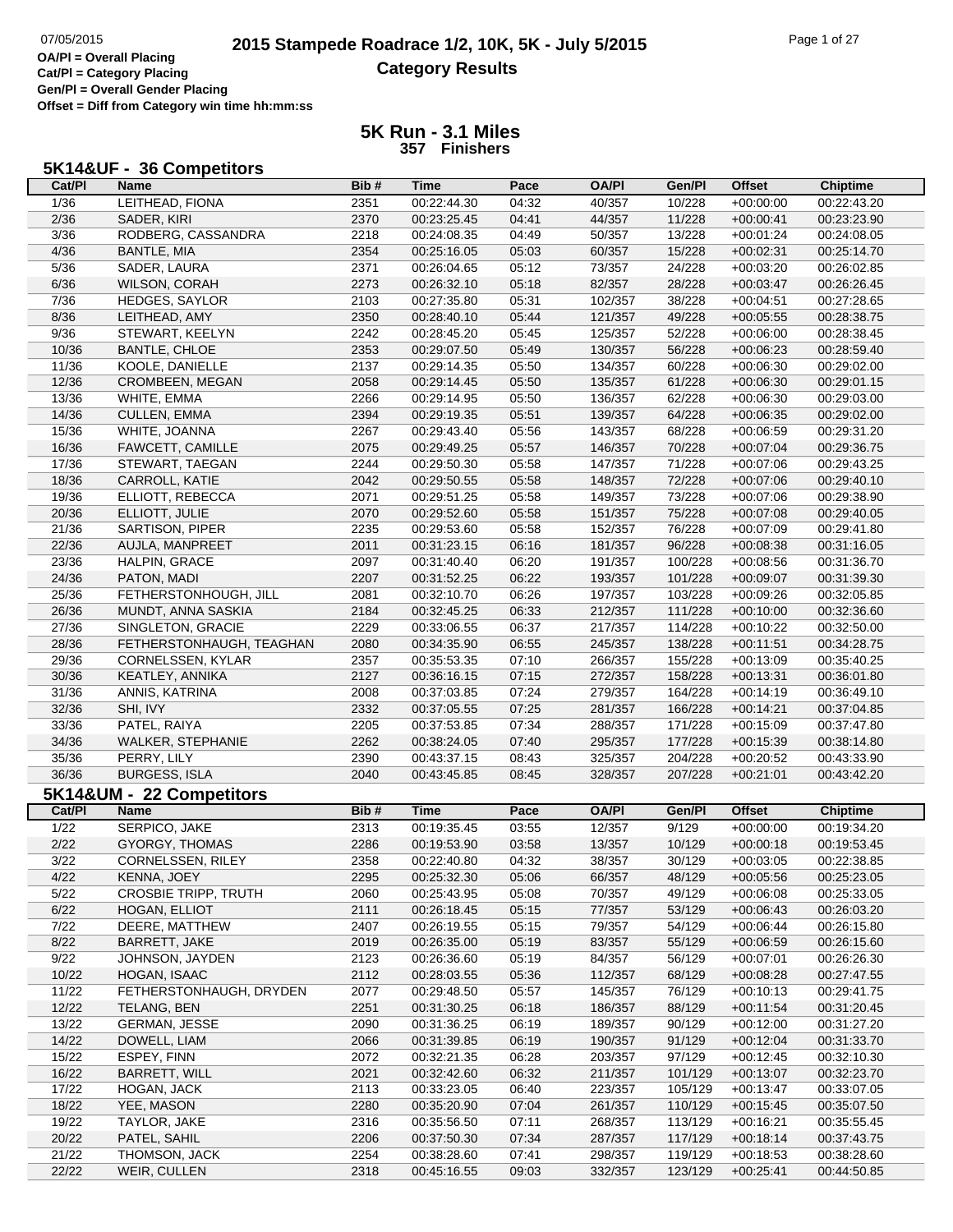|        | 5K15-19F - 10 Competitors               |      |             |       |              |         |               |                 |
|--------|-----------------------------------------|------|-------------|-------|--------------|---------|---------------|-----------------|
| Cat/PI | <b>Name</b>                             | Bib# | <b>Time</b> | Pace  | <b>OA/PI</b> | Gen/Pl  | <b>Offset</b> | <b>Chiptime</b> |
| 1/10   | STEWART, JILLIAN                        | 2241 | 00:21:06.60 | 04:13 | 26/357       | 8/228   | $+00:00:00$   | 00:21:05.45     |
| 2/10   | MOYNIHAN, CLAIRE                        | 2309 | 00:25:37.95 | 05:07 | 67/357       | 19/228  | $+00:04:31$   | 00:25:01.35     |
| 3/10   | HALPIN, OLIVIA                          | 2098 | 00:26:19.25 | 05:15 | 78/357       | 25/228  | $+00:05:12$   | 00:26:14.70     |
| 4/10   | HILL, ASTER                             | 2397 | 00:27:27.55 | 05:29 | 99/357       | 36/228  | $+00:06:20$   | 00:27:19.70     |
| 5/10   | JAMAL, ALIFA                            | 2122 | 00:30:02.45 | 06:00 | 155/357      | 78/228  | $+00:08:55$   | 00:29:46.60     |
| 6/10   | ANNIS, MICHAELY                         | 2009 | 00:30:20.80 | 06:04 | 163/357      | 84/228  | $+00:09:14$   | 00:30:05.25     |
| 7/10   | SARETSKY, LAUREN                        | 2224 | 00:33:07.75 | 06:37 | 218/357      | 115/228 | $+00:12:01$   | 00:32:53.85     |
| 8/10   | ABRAMSKI, HANNAH                        | 2322 | 00:34:03.85 | 06:48 | 234/357      | 129/228 | $+00:12:57$   | 00:33:58.95     |
| 9/10   | ADOLF, MAGGIE                           | 2000 | 00:35:01.70 | 07:00 | 254/357      | 146/228 | $+00:13:55$   | 00:34:40.65     |
| 10/10  | MCAVOY, ELIZABETH                       | 2169 | 00:41:01.60 | 08:12 | 316/357      | 195/228 | $+00:19:55$   | 00:40:51.30     |
|        |                                         |      |             |       |              |         |               |                 |
| Cat/PI | 5K15-19M - 8 Competitors<br><b>Name</b> | Bib# | <b>Time</b> | Pace  | <b>OA/PI</b> | Gen/PI  |               | Chiptime        |
|        |                                         |      |             |       |              |         | <b>Offset</b> |                 |
| 1/8    | LAFONTANT, FELIX                        | 2306 | 00:16:02.25 | 03:12 | 1/357        | 1/129   | $+00:00:00$   | 00:16:02.00     |
| 2/8    | FORMAN, MATTHEW                         | 2085 | 00:17:40.80 | 03:32 | 4/357        | 4/129   | $+00:01:38$   | 00:17:39.30     |
| 3/8    | YOUNGBERG, LOGAN                        | 2377 | 00:21:20.00 | 04:16 | 28/357       | 20/129  | $+00:05:17$   | 00:21:12.20     |
| 4/8    | <b>BOULTER, DANIEL</b>                  | 2035 | 00:23:42.25 | 04:44 | 47/357       | 35/129  | $+00:07:40$   | 00:23:31.80     |
| 5/8    | ANNIS, ELI                              | 2007 | 00:24:20.40 | 04:52 | 52/357       | 39/129  | $+00:08:18$   | 00:24:05.35     |
| 6/8    | MCDONALD, GRAHAM                        | 2171 | 00:24:21.60 | 04:52 | 53/357       | 40/129  | $+00:08:19$   | 00:24:15.15     |
| 7/8    | NOTTINGHAM, JAMES                       | 2197 | 00:29:00.10 | 05:48 | 127/357      | 74/129  | $+00:12:57$   | 00:28:43.40     |
| 8/8    | NOTTINGHAM, CHRISTOPHER                 | 2196 | 00:46:30.95 | 09:18 | 336/357      | 125/129 | $+00:30:28$   | 00:46:12.30     |
|        | 5K20-29F - 40 Competitors               |      |             |       |              |         |               |                 |
| Cat/PI | <b>Name</b>                             | Bib# | <b>Time</b> | Pace  | <b>OA/PI</b> | Gen/PI  | <b>Offset</b> | <b>Chiptime</b> |
| 1/40   | NESBITT, JODI                           | 2193 | 00:17:41.70 | 03:32 | 6/357        | 1/228   | $+00:00:00$   | 00:17:41.65     |
| 2/40   | PYKE, BRIDGET                           | 2378 | 00:18:16.25 | 03:39 | 7/357        | 2/228   | $+00:00:34$   | 00:18:15.55     |
| 3/40   | ZARNKE, SASHA                           | 2284 | 00:19:33.90 | 03:54 | 11/357       | 3/228   | $+00:01:52$   | 00:19:33.35     |
| 4/40   | FLIELER, STEPHANIE                      | 2083 | 00:19:55.40 | 03:59 | 14/357       | 4/228   | $+00:02:13$   | 00:19:54.25     |
| 5/40   | SERPICO, MADI                           | 2314 | 00:20:56.95 | 04:11 | 25/357       | 7/228   | $+00:03:15$   | 00:20:56.30     |
| 6/40   | COOPER, KIMBERLY                        | 2054 | 00:22:42.10 | 04:32 | 39/357       | 9/228   | $+00:05:00$   | 00:22:39.55     |
| 7/40   | STANLEY, LARISSA                        | 2237 | 00:25:39.95 | 05:07 | 68/357       | 20/228  | $+00:07:58$   | 00:25:33.75     |
| 8/40   | MACDONALD, MARGAUX                      | 2159 | 00:25:54.70 | 05:10 | 71/357       | 22/228  | $+00:08:13$   | 00:25:50.70     |
| 9/40   | XU, XIAO MO                             | 2278 | 00:26:01.50 | 05:12 | 72/357       | 23/228  | $+00:08:19$   | 00:25:57.15     |
| 10/40  | MACPHERSON, BERKLY                      | 1249 | 00:26:56.70 | 05:23 | 90/357       | 30/228  | $+00:09:15$   | 00:26:52.25     |
| 11/40  | DICKIE, COURTNEY                        | 2063 | 00:27:11.25 | 05:26 | 96/357       | 34/228  | $+00:09:29$   | 00:27:03.20     |
| 12/40  | WHITE, MELISSA                          | 2268 | 00:27:39.85 | 05:31 | 105/357      | 40/228  | $+00:09:58$   | 00:27:28.50     |
| 13/40  | DROHAN, REBECCA                         | 2305 | 00:28:44.45 | 05:44 | 123/357      | 51/228  | $+00:11:02$   | 00:28:26.10     |
| 14/40  | SMITH, SARAH                            | 2233 | 00:29:13.45 | 05:50 | 133/357      | 59/228  | $+00:11:31$   | 00:28:54.35     |
| 15/40  | TAYLOR, ROXANNE                         | 2250 | 00:29:43.35 | 05:56 | 142/357      | 67/228  | $+00:12:01$   | 00:29:31.45     |
| 16/40  | <b>BENZEN, MICHELLE</b>                 | 2026 | 00:30:18.60 | 06:03 | 161/357      | 82/228  | $+00:12:36$   | 00:30:08.95     |
| 17/40  | KUJAWA, STEF                            | 2138 | 00:30:41.70 | 06:08 | 167/357      | 87/228  | $+00:13:00$   | 00:30:29.55     |
| 18/40  | NABUURS, KAREN                          | 2367 | 00:30:56.05 | 06:11 | 175/357      | 92/228  | $+00:13:14$   | 00:30:44.10     |
| 19/40  | WHITE, KENDRA                           | 2344 | 00:31:04.05 | 06:12 | 176/357      | 93/228  | $+00:13:22$   | 00:30:51.80     |
| 20/40  | SMYTH, SADHBH                           | 2234 | 00:31:08.05 | 06:13 | 177/357      | 94/228  | $+00:13:26$   | 00:30:48.50     |
| 21/40  | SZWARC, BRITTNEY                        | 2249 | 00:32:12.10 | 06:26 | 198/357      | 104/228 | $+00:14:30$   | 00:31:58.45     |
| 22/40  | CHANDRA, SITARA                         | 2392 | 00:32:41.35 | 06:32 | 209/357      | 110/228 | $+00:14:59$   | 00:32:17.95     |
| 23/40  | ADOLF, TORI                             | 2001 | 00:33:02.40 | 06:36 | 216/357      | 113/228 | $+00:15:20$   | 00:32:42.55     |
| 24/40  | <b>BIG SNAKE, MEAGAN</b>                | 2301 | 00:33:46.30 | 06:45 | 228/357      | 123/228 | $+00:16:04$   | 00:33:23.10     |
| 25/40  | REINHOLCZ, JODI                         | 2409 | 00:33:58.95 | 06:47 | 232/357      | 127/228 | $+00:16:17$   | 00:33:45.65     |
| 26/40  | CONOLLY, KATRINA                        | 2051 | 00:34:03.15 | 06:48 | 233/357      | 128/228 | $+00:16:21$   | 00:33:51.50     |
| 27/40  | <b>BLACK, MEGHAN</b>                    | 2029 | 00:34:05.55 | 06:49 | 236/357      | 130/228 | $+00:16:23$   | 00:33:55.10     |
| 28/40  | <b>BLACK, SHANNON</b>                   | 2030 | 00:34:05.55 | 06:49 | 235/357      | 131/228 | $+00:16:23$   | 00:33:55.10     |
| 29/40  | <b>BABCOCK, MAGGIE</b>                  | 2014 | 00:34:59.20 | 06:59 | 251/357      | 144/228 | $+00:17:17$   | 00:34:34.40     |
| 30/40  | TONGE, ALISON                           | 2257 | 00:36:09.75 | 07:13 | 270/357      | 156/228 | $+00:18:28$   | 00:36:00.45     |
| 31/40  | MACDONALD, MAGGIE                       | 2158 | 00:36:09.95 | 07:13 | 271/357      | 157/228 | $+00:18:28$   | 00:36:00.80     |
| 32/40  | HILL, CASSANDRA                         | 2329 | 00:38:12.35 | 07:38 | 292/357      | 175/228 | $+00:20:30$   | 00:38:03.00     |
| 33/40  | HIZON, MARINEL                          | 2349 | 00:38:26.20 | 07:41 | 297/357      | 179/228 | $+00:20:44$   | 00:38:18.00     |
| 34/40  | LONGWORTH, MEGHAN                       | 2341 | 00:40:34.25 | 08:06 | 311/357      | 190/228 | $+00:22:52$   | 00:40:16.05     |
| 35/40  | CAREFOOT, LAURA                         | 2346 | 00:40:54.50 | 08:10 | 313/357      | 192/228 | $+00:23:12$   | 00:40:38.45     |
| 36/40  | VAN OMMEREN, AMANDA                     | 2290 | 00:42:49.35 | 08:33 | 322/357      | 201/228 | $+00:25:07$   | 00:42:34.05     |
| 37/40  | DUNNETTE, ELKA                          | 2380 | 00:42:49.65 | 08:33 | 323/357      | 202/228 | $+00:25:07$   | 00:42:34.35     |
| 38/40  | <b>MARTIN, NICOLE</b>                   | 2166 | 00:43:45.30 | 08:45 | 327/357      | 206/228 | $+00:26:03$   | 00:43:18.60     |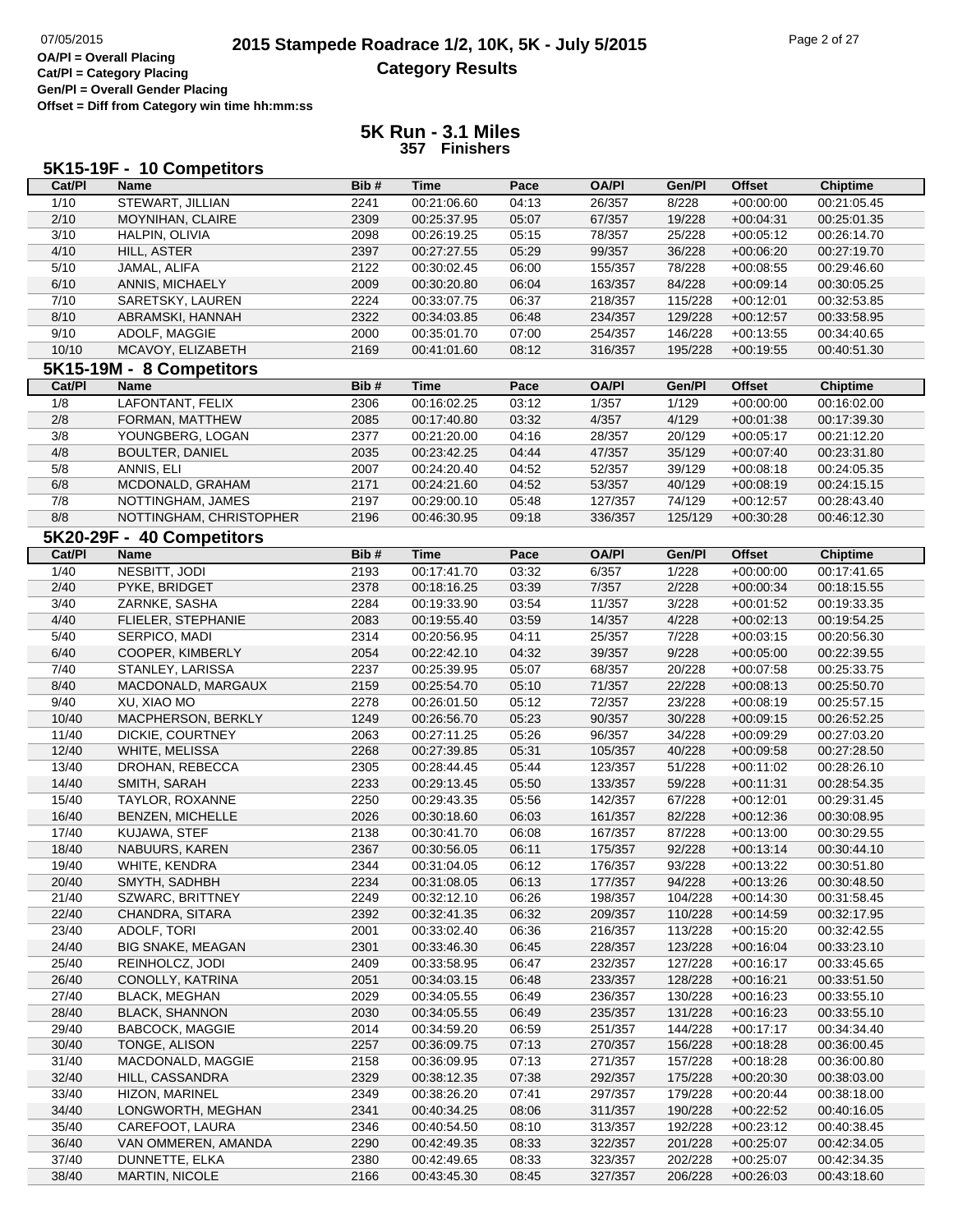# **2015 Stampede Roadrace 1/2, 10K, 5K - July 5/2015** Page 3 of 27<br> **DA/PI** = Overall Placing 2015 Stampede Roadrace 1/2, 10K, 5K - July 5/2015 **Category Results**

**Cat/Pl = Category Placing Gen/Pl = Overall Gender Placing**

**Offset = Diff from Category win time hh:mm:ss**

|                | 5K20-29F - 40 Competitors    |              |                            |                |                    |                    |                            |                            |
|----------------|------------------------------|--------------|----------------------------|----------------|--------------------|--------------------|----------------------------|----------------------------|
| Cat/PI         | <b>Name</b>                  | Bib#         | <b>Time</b>                | Pace           | <b>OA/PI</b>       | Gen/Pl             | <b>Offset</b>              | <b>Chiptime</b>            |
| 39/40          | <b>HEWITT, KIRSTEN</b>       | 2106         | 00:45:02.50                | 09:00          | 330/357            | 208/228            | $+00:27:20$                | 00:44:48.00                |
| 40/40          | NELSON, SARAH                | 2192         | 00:48:37.45                | 09:43          | 340/357            | 215/228            | $+00:30:55$                | 00:48:27.95                |
|                | 5K20-29M - 16 Competitors    |              |                            |                |                    |                    |                            |                            |
| Cat/PI         | <b>Name</b>                  | Bib#         | <b>Time</b>                | Pace           | <b>OA/PI</b>       | Gen/Pl             | <b>Offset</b>              | <b>Chiptime</b>            |
| 1/16           | WITTIG, LUC                  | 2384         | 00:16:50.65                | 03:22          | 2/357              | 2/129              | $+00:00:00$                | 00:16:49.65                |
| 2/16           | KONDRO, MICHAEL              | 2386         | 00:16:56.30                | 03:23          | 3/357              | 3/129              | $+00:00:05$                | 00:16:55.50                |
| 3/16           | HOPPE, WILLIAM               | 2383         | 00:18:30.55                | 03:42          | 8/357              | 6/129              | $+00:01:39$                | 00:18:29.70                |
| 4/16           | ALBERS, PATRICK              | 2004         | 00:20:34.40                | 04:06          | 20/357             | 15/129             | $+00:03:43$                | 00:20:30.60                |
| 5/16           | LAVOIE, THIERRY              | 2143         | 00:20:42.00                | 04:08          | 22/357             | 17/129             | $+00:03:51$                | 00:20:40.55                |
| 6/16           | FINK, BLAIR                  | 2361         | 00:23:05.00                | 04:37          | 41/357             | 31/129             | $+00:06:14$                | 00:23:01.30                |
| 7/16           | CASSIDY, DAVID               | 2355         | 00:23:18.00                | 04:39          | 43/357             | 33/129             | $+00:06:27$                | 00:23:15.80                |
| 8/16           | NARDEI, MARK                 | 2190         | 00:24:04.00                | 04:48          | 48/357             | 36/129             | $+00:07:13$                | 00:23:59.35                |
| 9/16           | ROMANO, PAUL                 | 2219         | 00:25:03.75                | 05:00          | 59/357             | 45/129             | $+00:08:13$                | 00:25:00.40                |
| 10/16          | LAWLESS, CRAIG               | 2144         | 00:26:14.70                | 05:14          | 76/357             | 52/129             | $+00:09:24$                | 00:25:56.10                |
| 11/16          | <b>IDEHEN, JOSEPH</b>        | 2294         | 00:26:40.20                | 05:20          | 86/357             | 58/129             | $+00:09:49$                | 00:26:37.35                |
| 12/16          | WALSH, MAC                   | 2263         | 00:27:39.60                | 05:31          | 104/357            | 65/129             | $+00:10:48$                | 00:27:28.15                |
| 13/16          | CHADWICK, HARRY              | 2045         | 00:29:15.50                | 05:51          | 137/357            | 75/129             | $+00:12:24$                | 00:29:03.45                |
| 14/16          | <b>MYERS, ERIC</b>           | 2288         | 00:30:02.15                | 06:00          | 154/357            | 77/129             | $+00:13:11$                | 00:29:50.15                |
| 15/16          | WHITE, TYLER                 | 2270         | 00:30:18.50                | 06:03          | 160/357            | 79/129             | $+00:13:27$                | 00:30:08.90                |
| 16/16          | MAKHOTKIN, ILYA              | 2164         | 00:32:12.15                | 06:26          | 199/357            | 95/129             | $+00:15:21$                | 00:31:58.75                |
|                | 5K30-39F - 59 Competitors    |              |                            |                |                    |                    |                            |                            |
| Cat/PI         | <b>Name</b>                  | Bib#         | <b>Time</b>                | Pace           | <b>OA/PI</b>       | Gen/Pl             | <b>Offset</b>              | <b>Chiptime</b>            |
| $\frac{1}{59}$ | <b>WARD, KRISTY</b>          | 2264         | 00:23:33.40                | 04:42          | 46/357             | 12/228             | $+00:00:00$                | 00:23:29.40                |
| 2/59           | MRAK, LAURA                  | 2181         | 00:25:31.00                | 05:06          | 65/357             | 18/228             | $+00.01.57$                | 00:25:25.00                |
| 3/59           | DRIEDIGER-MURPHY, LINDSAY    | 2069         | 00:26:19.75                | 05:15          | 80/357             | 26/228             | $+00:02:46$                | 00:26:19.75                |
| 4/59           | JORGENSEN, AIMEE             | 2124         | 00:27:14.75                | 05:26          | 97/357             | 35/228             | $+00:03:41$                | 00:26:58.45                |
| 5/59           | WITHELL, JOCELYN             | 2274         | 00:27:49.65                | 05:33          | 108/357            | 42/228             | $+00:04:16$                | 00:27:26.70                |
| 6/59           | WOODS, ALISON                | 2276         | 00:27:53.75                | 05:34          | 110/357            | 43/228             | $+00:04:20$                | 00:27:48.40                |
| 7/59           | SHAW, EVE                    | 2227         | 00:28:13.80                | 05:38          | 115/357            | 45/228             | $+00:04:40$                | 00:28:10.85                |
| 8/59           | <b>BEATTIE, MAEGEN</b>       | 2022         | 00:28:38.45                | 05:43          | 119/357            | 48/228             | $+00:05:05$                | 00:28:28.35                |
| 9/59           | LACHANCE, LINDSEY            | 2139         | 00:28:42.70                | 05:44          | 122/357            | 50/228             | $+00:05:09$                | 00:28:23.90                |
| 10/59          | CULLINGHAM, CAROL            | 2360         | 00:28:58.45                | 05:47          | 126/357            | 53/228             | $+00:05:25$                | 00:28:43.50                |
| 11/59          | MACDONALD, SARAH             | 2375         | 00:29:01.70                | 05:48          | 128/357            | 54/228             | $+00:05:28$                | 00:28:58.50                |
| 12/59          | CLINGMAN, PETRINA            | 2049         | 00:29:07.70                | 05:49          | 131/357            | 57/228             | $+00:05:34$                | 00:28:54.10                |
| 13/59          | FENNIAK, AMANDA              | 2335         | 00:29:26.95                | 05:53          | 140/357            | 65/228             | $+00:05:53$                | 00:29:08.75                |
| 14/59          | <b>COLLIS, JENNIFER</b>      | 2304         | 00:29:46.45                | 05:57          | 144/357            | 69/228             | $+00:06:13$                | 00:29:31.25                |
| 15/59          | STEWART, RHIAN               | 2243         | 00:29:52.20                | 05:58          | 150/357            | 74/228             | $+00:06:18$                | 00:29:45.20                |
| 16/59          | MULDER, TRISH                | 2345         | 00:30:12.95                | 06:02          | 157/357            | 79/228             | $+00:06:39$                | 00:30:03.80                |
| 17/59          | STEMPAK, KATHY               | 2238         | 00:30:18.10                | 06:03          | 159/357            | 81/228             | $+00:06:44$                | 00:30:08.25                |
| 18/59          | LAMORRE, SHELLEY             | 2141         | 00:30:43.50                | 06:08          | 168/357            | 88/228             | $+00:07:10$                | 00:30:38.65                |
| 19/59          | BROCHU, MARIANNE             | 2302         | 00:32:07.65                | 06:25          | 196/357            | 102/228<br>105/228 | $+00:08:34$<br>$+00:08:39$ | 00:31:54.05                |
| 20/59<br>21/59 | AKRIGG, LEAH<br>SCOTT, TAMMI | 2003<br>2226 | 00:32:12.55<br>00:32:13.20 | 06:26<br>06:26 | 200/357<br>201/357 | 106/228            | $+00:08:39$                | 00:32:04.65<br>00:32:00.70 |
| 22/59          | BECKMAN, KOURTNEY            |              | 00:32:41.10                | 06:32          |                    | 109/228            | $+00:09:07$                | 00:32:34.25                |
| 23/59          | MULDER-SUH, LAURA            | 2323<br>2183 | 00:32:59.40                | 06:35          | 208/357<br>213/357 | 112/228            | $+00:09:26$                | 00:32:45.85                |
| 24/59          | LONG, JILL                   | 2338         | 00:33:13.40                | 06:38          | 222/357            | 118/228            | $+00:09:40$                | 00:32:50.75                |
| 25/59          | HIGH, HEATHER                | 2107         | 00:33:32.65                | 06:42          | 225/357            | 120/228            | $+00:09:59$                | 00:33:20.15                |
| 26/59          | CROSBIE, SARAH               | 2059         | 00:33:40.70                | 06:44          | 226/357            | 121/228            | $+00:10:07$                | 00:33:29.85                |
| 27/59          | BARRETT, DAWN                | 2018         | 00:33:46.65                | 06:45          | 230/357            | 125/228            | $+00:10:13$                | 00:33:27.40                |
| 28/59          | BERENGUER, PATRICIA          | 2027         | 00:34:10.05                | 06:50          | 237/357            | 132/228            | $+00:10:36$                | 00:33:56.80                |
| 29/59          | KONONOVA, ALEKSANDRA         | 2136         | 00:34:13.65                | 06:50          | 239/357            | 134/228            | $+00:10:40$                | 00:34:06.05                |
| 30/59          | ARSENAULT, JENNIFER          | 2010         | 00:34:28.30                | 06:53          | 241/357            | 136/228            | $+00:10:54$                | 00:34:22.90                |
| 31/59          | STEIDL, MICHELLE             | 2289         | 00:34:41.30                | 06:56          | 247/357            | 140/228            | $+00:11:07$                | 00:34:14.35                |
| 32/59          | <b>BURTON, ASSA</b>          | 2325         | 00:34:55.90                | 06:59          | 249/357            | 142/228            | $+00:11:22$                | 00:34:28.25                |
| 33/59          | CORNELSSEN, CHRISTA          | 2356         | 00:35:09.90                | 07:01          | 256/357            | 147/228            | $+00:11:36$                | 00:34:56.55                |
| 34/59          | CRERAR, ERIN                 | 2057         | 00:35:12.05                | 07:02          | 257/357            | 148/228            | $+00:11:38$                | 00:34:28.60                |
| 35/59          | MURPHY, NICOLE               | 2185         | 00:35:18.25                | 07:03          | 259/357            | 150/228            | $+00:11:44$                | 00:34:50.00                |
| 36/59          | FURGASON, TAMMY              | 2088         | 00:35:29.15                | 07:05          | 263/357            | 152/228            | $+00:11:55$                | 00:35:06.30                |
| 37/59          | NISCAK, TARA                 | 2391         | 00:35:51.85                | 07:10          | 265/357            | 154/228            | $+00:12:18$                | 00:35:20.20                |
| 38/59          | MAYNES, SHANNON              | 2168         | 00:36:44.90                | 07:20          | 276/357            | 162/228            | $+00:13:11$                | 00:36:23.35                |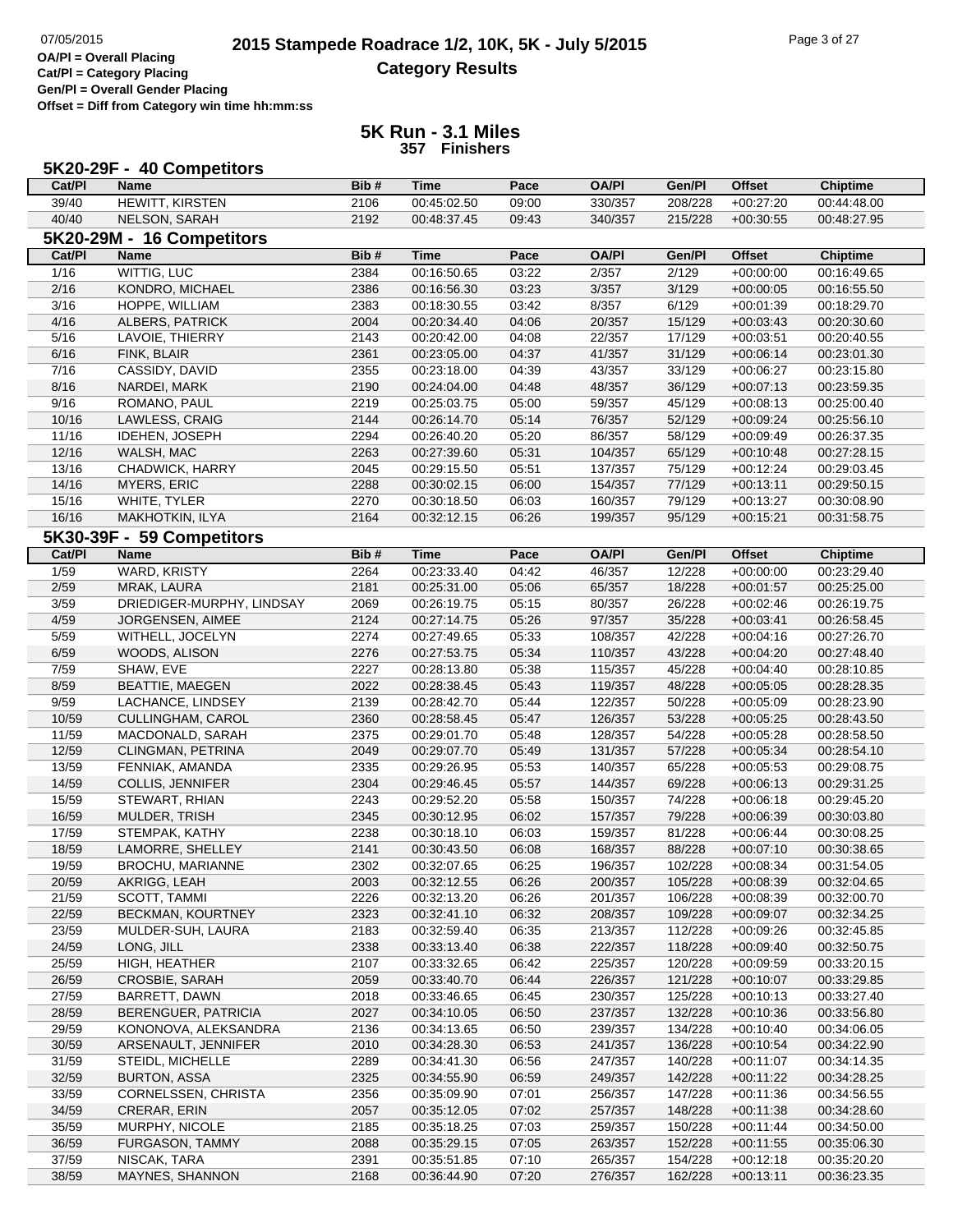# **2015 Stampede Roadrace 1/2, 10K, 5K - July 5/2015** Page 4 of 27<br> **DA/PI** = Overall Placing 2015 Stampede Roadrace 1/2, 10K, 5K - July 5/2015 **Category Results**

**Cat/Pl = Category Placing Gen/Pl = Overall Gender Placing Offset = Diff from Category win time hh:mm:ss**

| 5K30-39F - 59 Competitors |  |  |  |
|---------------------------|--|--|--|
|---------------------------|--|--|--|

| Cat/PI            | <b>Name</b>               | Bib# | <b>Time</b> | Pace  | <b>OA/PI</b> | Gen/Pl  | <b>Offset</b> | <b>Chiptime</b> |
|-------------------|---------------------------|------|-------------|-------|--------------|---------|---------------|-----------------|
| 39/59             | FETH, MARRY               | 2410 | 00:37:00.75 | 07:24 | 278/357      | 163/228 | $+00:13:27$   | 00:36:55.35     |
| 40/59             | LEBHERZ, KAYE             | 2145 | 00:38:00.20 | 07:36 | 290/357      | 173/228 | $+00:14:26$   | 00:37:55.75     |
| 41/59             | JOHNSON, WENDY            | 2330 | 00:39:04.60 | 07:48 | 301/357      | 181/228 | $+00:15:31$   | 00:38:43.15     |
| 42/59             | YOUNG, KRISTIN            | 2281 | 00:39:19.05 | 07:51 | 302/357      | 182/228 | $+00:15:45$   | 00:39:09.00     |
| 43/59             | HANNAH, AMANDA            | 2099 | 00:39:39.25 | 07:55 | 305/357      | 185/228 | $+00:16:05$   | 00:39:34.95     |
| 44/59             | GLAUD SLAVIN, MAIYSHA     | 2093 | 00:39:58.70 | 07:59 | 308/357      | 187/228 | $+00:16:25$   | 00:39:55.00     |
| 45/59             | STABLES, CHRISTINE        | 2411 | 00:40:24.45 | 08:04 | 309/357      | 188/228 | $+00:16:51$   | 00:40:07.60     |
| 46/59             | PRUSINA, MEGHAN           | 2212 | 00:40:54.60 | 08:10 | 314/357      | 193/228 | $+00:17:21$   | 00:40:37.65     |
| 47/59             | LONGWORTH, STEPHANIE      | 2153 | 00:41:09.05 | 08:13 | 317/357      | 196/228 | $+00:17:35$   | 00:40:50.90     |
| 48/59             | MACMILLAN, LEAH           | 2160 | 00:41:26.05 | 08:17 | 319/357      | 198/228 | $+00:17:52$   | 00:40:54.75     |
| 49/59             | FAHR, HEATHER             | 2074 | 00:42:57.10 | 08:35 | 324/357      | 203/228 | $+00:19:23$   | 00:42:32.90     |
| 50/59             | MUIR, DANIKA              | 2182 | 00:43:45.10 | 08:45 | 326/357      | 205/228 | $+00:20:11$   | 00:43:18.45     |
| 51/59             | SUTHERLAND-BRANDT, CATHY  | 2340 | 00:45:42.00 | 09:08 | 334/357      | 210/228 | $+00:22:08$   | 00:45:31.35     |
| 52/59             | DEWIT, BECKY              | 2062 | 00:46:21.25 | 09:16 | 335/357      | 211/228 | $+00:22:47$   | 00:45:47.80     |
| 53/59             | <b>KENNEDY, TAMARA</b>    | 2129 | 00:46:42.95 | 09:20 | 337/357      | 212/228 | $+00:23:09$   | 00:46:18.45     |
| 54/59             | STORBAKKEN, JARRON        | 2247 | 00:47:22.35 | 09:28 | 338/357      | 213/228 | $+00:23:48$   | 00:46:58.60     |
| 55/59             | <b>BARABASH, AFTON</b>    | 2403 | 00:48:40.90 | 09:44 | 341/357      | 216/228 | $+00:25:07$   | 00:48:04.45     |
| 56/59             | GAUDET, ERIN              | 2089 | 00:49:02.50 | 09:48 | 345/357      | 218/228 | $+00:25:29$   | 00:48:44.85     |
| 57/59             | MACMILLAN, SONYA          | 2161 | 00:50:28.75 | 10:05 | 347/357      | 220/228 | $+00:26:55$   | 00:49:59.10     |
| 58/59             | CHRISTENSEN, RUBY         | 2047 | 00:53:07.25 | 10:37 | 352/357      | 225/228 | $+00:29:33$   | 00:52:43.85     |
| 59/59             | FINGLER, ERIN             | 2374 | 00:56:05.55 | 11:13 | 355/357      | 227/228 | $+00:32:32$   | 00:55:30.20     |
|                   | 5K30-39M - 20 Competitors |      |             |       |              |         |               |                 |
| Cat/PI            | <b>Name</b>               | Bib# | <b>Time</b> | Pace  | <b>OA/PI</b> | Gen/Pl  | <b>Offset</b> | <b>Chiptime</b> |
| 1/20              | MITCHELMORE, PETER        | 2175 | 00:19:16.85 | 03:51 | 10/357       | 8/129   | $+00:00:00$   | 00:19:15.40     |
| 2/20              | HINKS, DARREN             | 2110 | 00:20:04.80 | 04:00 | 16/357       | 11/129  | $+00:00:47$   | 00:20:02.60     |
| 3/20              | TOMEI, LUCAS              | 2256 | 00:20:08.55 | 04:01 | 17/357       | 12/129  | $+00:00:51$   | 00:20:06.80     |
| 4/20              | SUFFIELD, BEN             | 2372 | 00:20:26.25 | 04:05 | 18/357       | 13/129  | $+00:01:09$   | 00:20:23.25     |
| 5/20              | PATERSON, SHANE           | 2368 | 00:21:37.50 | 04:19 | 29/357       | 21/129  | $+00:02:20$   | 00:21:33.95     |
| 6/20              | BETZELT, ADAM             | 2028 | 00:22:17.25 | 04:27 | 34/357       | 26/129  | $+00:03:00$   | 00:22:10.50     |
| 7/20              | DALEBOZIK, NICHOLAS       | 2061 | 00:22:25.65 | 04:29 | 35/357       | 27/129  | $+00:03:08$   | 00:22:22.90     |
| 8/20              | HUNT, MICHAEL             | 2117 | 00:22:33.55 | 04:30 | 37/357       | 29/129  | $+00:03:16$   | 00:22:31.00     |
| 9/20              | MURPHY, WILLIAM           | 2186 | 00:23:16.00 | 04:39 | 42/357       | 32/129  | $+00:03:59$   | 00:23:09.75     |
| 10/20             | DESENTIS, DARREN          | 2126 | 00:24:50.70 | 04:58 | 57/357       | 43/129  | $+00:05:33$   | 00:24:41.20     |
| 11/20             | HEAD, KEVIN               | 2101 | 00:27:50.75 | 05:34 | 109/357      | 67/129  | $+00:08:33$   | 00:27:39.40     |
| 12/20             | STEWART, DARREN           | 2239 | 00:28:45.10 | 05:45 | 124/357      | 73/129  | $+00:09:28$   | 00:28:38.25     |
| 13/20             | FERGUSON, JESSE           | 2076 | 00:32:16.45 | 06:27 | 202/357      | 96/129  | $+00:12:59$   | 00:32:01.75     |
| 14/20             | WITHELL, JOSH             | 2275 | 00:33:00.25 | 06:36 | 214/357      | 102/129 | $+00:13:43$   | 00:32:27.00     |
| 15/20             | LAMOTHE, JEREMY           | 2364 | 00:33:00.40 | 06:36 | 215/357      | 103/129 | $+00:13:43$   | 00:32:25.85     |
| 16/20             | FRYIA, MARCUS             | 2087 | 00:35:07.75 | 07:01 | 255/357      | 109/129 | $+00:15:50$   | 00:34:58.00     |
| 17/20             | CORNELSSEN, WAYNE         | 2359 | 00:35:53.70 | 07:10 | 267/357      | 112/129 | $+00:16:36$   | 00:35:40.00     |
| 18/20             | PARADIS, GILBERT          | 2201 | 00:39:03.25 | 07:48 | 300/357      | 120/129 | $+00.19.46$   | 00:38:38.80     |
| 19/20             | BARABASH, ADAM            | 2404 | 00:48:41.00 | 09:44 | 342/357      | 126/129 | $+00:29:24$   | 00:48:04.65     |
| 20/20             | FOLDI, MARK               | 2084 | 01:09:32.45 | 13:54 | 356/357      | 129/129 | $+00:50:15$   | 01:09:02.90     |
|                   | 5K40-49F - 53 Competitors |      |             |       |              |         |               |                 |
| Cat/PI            | <b>Name</b>               | Bib# | <b>Time</b> | Pace  | <b>OA/PI</b> | Gen/Pl  | <b>Offset</b> | <b>Chiptime</b> |
| 1/53              | MUSHOVIC, INEKE           | 2366 | 00:19:59.85 | 03:59 | 15/357       | 5/228   | $+00:00:00$   | 00:19:58.10     |
| 2/53              | CURR-MYSCHUK, CHRISTINA   | 2326 | 00:20:42.80 | 04:08 | 23/357       | 6/228   | $+00:00:42$   | 00:20:41.85     |
| $\frac{3}{53}$    | GILL, RANI                | 2091 | 00:24:37.40 | 04:55 | 55/357       | 14/228  | $+00:04:37$   | 00:24:35.20     |
| 4/53              | DREWE, MELINDA            | 2067 | 00:25:23.60 | 05:04 | 62/357       | 16/228  | $+00:05:23$   | 00:25:16.65     |
| 5/53              | SANDRU, MARCELA           | 2223 | 00:25:30.10 | 05:06 | 64/357       | 17/228  | $+00:05:30$   | 00:25:28.80     |
| 6/53              | NISHIZEKI, PEGGY          | 2195 | 00:25:41.30 | 05:08 | 69/357       | 21/228  | $+00:05:41$   | 00:25:36.10     |
| $\overline{7/53}$ | MCDUFFIE, NICOLA          | 2405 | 00:26:25.65 | 05:17 | 81/357       | 27/228  | $+00:06:25$   | 00:26:23.25     |
| 8/53              | SERPICO, ROSE             | 2315 | 00:26:49.50 | 05:21 | 89/357       | 29/228  | $+00:06:49$   | 00:26:40.95     |
| 9/53              | STANFORD, ROXANNE         | 2236 | 00:27:35.15 | 05:31 | 101/357      | 37/228  | $+00:07:35$   | 00:27:30.70     |
| 10/53             | HEDGES, JO-ANN            | 2102 | 00:27:36.05 | 05:31 | 103/357      | 39/228  | $+00:07:36$   | 00:27:29.10     |
| 11/53             | SINCLAIR, ROSLIN          | 2228 | 00:27:39.95 | 05:31 | 106/357      | 41/228  | $+00:07:40$   | 00:27:34.00     |
| 12/53             | <b>BOULTER, LEAH</b>      | 2036 | 00:28:00.50 | 05:36 | 111/357      | 44/228  | $+00:08:00$   | 00:27:50.40     |
| 13/53             | CARRUTHERS, CAROLYN       | 2293 | 00:28:19.25 | 05:39 | 117/357      | 46/228  | $+00:08:19$   | 00:28:14.85     |
| 14/53             | HEIM, TRACY               | 2104 | 00:28:36.60 | 05:43 | 118/357      | 47/228  | $+00:08:36$   | 00:28:30.10     |
| 15/53             | TULIP, CAREN              | 2296 | 00:29:13.30 | 05:50 | 132/357      | 58/228  | $+00:09:13$   | 00:29:01.05     |
|                   |                           |      |             |       |              |         |               |                 |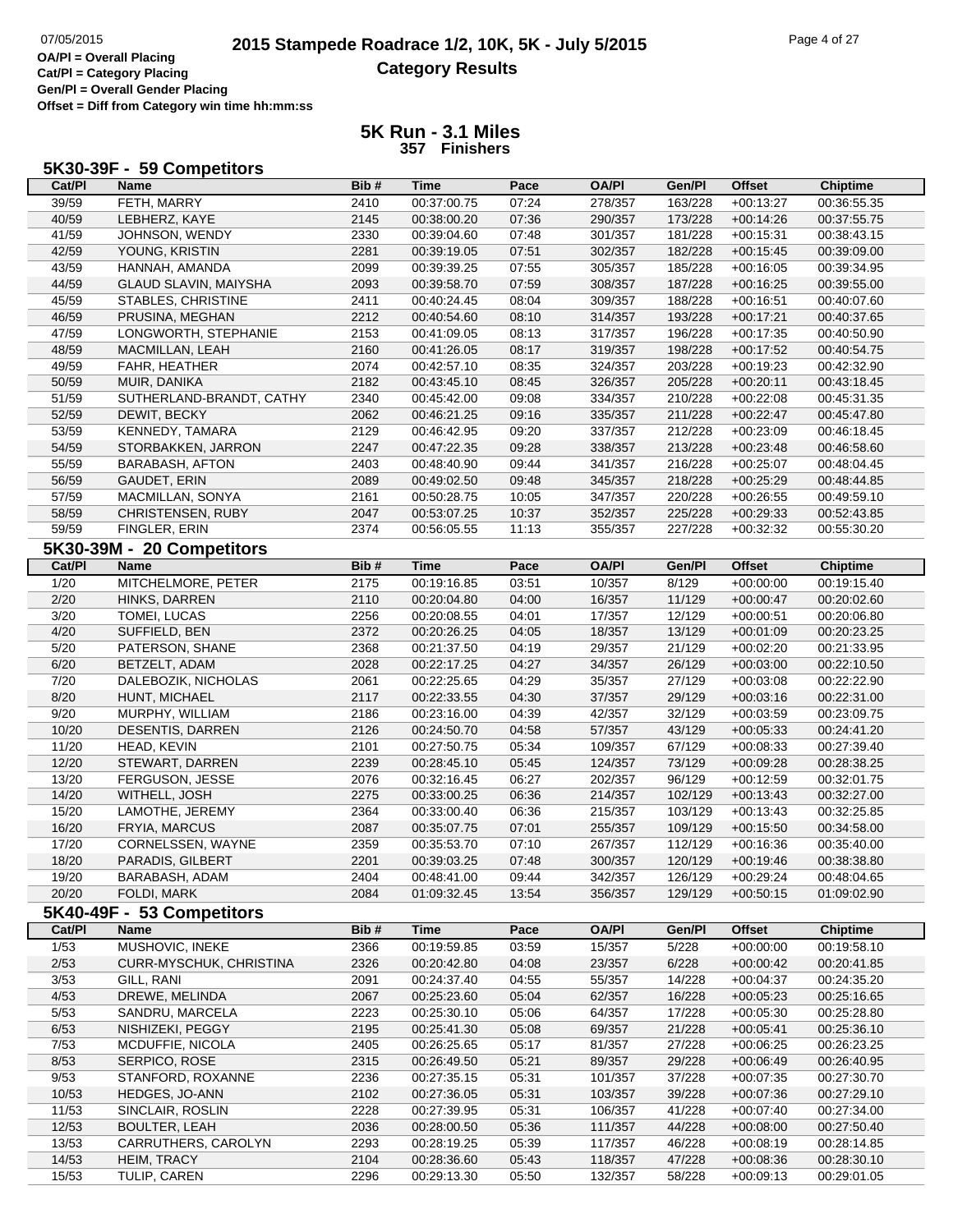### **5K Run - 3.1 Miles 357 Finishers**

**Cat/Pl Name Bib # Time Pace OA/Pl Gen/Pl Offset Chiptime**

# **5K40-49F - 53 Competitors**

| 16/53          | GILLIS, TERRI                 | 2092 | 00:29:33.75                | 05:54 | 141/357      | 66/228  | $+00:09:33$   | 00:29:13.25     |
|----------------|-------------------------------|------|----------------------------|-------|--------------|---------|---------------|-----------------|
| 17/53          | <b>TELANG, LISA</b>           | 2253 | 00:30:01.35                | 06:00 | 153/357      | 77/228  | $+00:10:01$   | 00:29:50.95     |
| 18/53          | COONEY, CLAIRE                | 2052 | 00:30:36.35                | 06:07 | 165/357      | 85/228  | $+00:10:36$   | 00:30:23.75     |
| 19/53          | STEFFENSON, SERENA            | 2382 | 00:30:39.65                | 06:07 | 166/357      | 86/228  | $+00:10:39$   | 00:30:32.20     |
| 20/53          | HALPIN, BETH                  | 2095 | 00:30:55.30                | 06:11 | 172/357      | 89/228  | $+00:10:55$   | 00:30:46.35     |
| 21/53          | FETHERSTONHAUGH, MELISSA      | 2079 | 00:30:55.90                | 06:11 | 174/357      | 91/228  | $+00:10:56$   | 00:30:47.75     |
| 22/53          | RILEY, JOAN                   | 2100 | 00:31:12.45                | 06:14 | 179/357      | 95/228  | $+00:11:12$   | 00:31:00.70     |
| 23/53          | TELANG, KRISTIN               | 2252 | 00:31:30.75                | 06:18 | 187/357      | 99/228  | $+00:11:30$   | 00:31:20.80     |
| 24/53          | SMITH, JOANNE                 | 2232 | 00:32:38.15                | 06:31 | 206/357      | 108/228 | $+00:12:38$   | 00:32:16.80     |
| 25/53          | SINGLETON, JUNE               | 2230 | 00:33:09.80                | 06:37 | 219/357      | 116/228 | $+00:13:09$   | 00:32:53.05     |
| 26/53          | BOUCHARD, ANNE-RENEE          | 2033 | 00:33:23.65                | 06:40 | 224/357      | 119/228 | $+00:13:23$   | 00:33:07.65     |
| 27/53          | MACDONALD, HOPE               | 2156 | 00:33:41.35                | 06:44 | 227/357      | 122/228 | $+00:13:41$   | 00:33:21.80     |
| 28/53          | <b>BIG SNAKE, MARIA</b>       | 2300 | 00:33:46.35                | 06:45 | 229/357      | 124/228 | $+00:13:46$   | 00:33:23.35     |
| 29/53          | ALDOUS-SCHLEINDL, KATHY       | 2005 | 00:33:51.30                | 06:46 | 231/357      | 126/228 | $+00:13:51$   | 00:33:39.95     |
| 30/53          | <b>KRESS, MICHELE</b>         | 2400 | 00:34:27.65                | 06:53 | 240/357      | 135/228 | $+00:14:27$   | 00:33:58.10     |
| 31/53          | <b>BROOKS, SUSAN</b>          | 2037 | 00:34:33.60                | 06:54 | 243/357      | 137/228 |               | 00:34:15.00     |
|                |                               |      |                            |       |              |         | $+00:14:33$   |                 |
| 32/53          | MOORE, WENDI                  | 2396 | 00:34:40.85                | 06:56 | 246/357      | 139/228 | $+00:14:41$   | 00:34:28.70     |
| 33/53          | MACKAN, KRISTINA              | 2287 | 00:35:18.35                | 07:03 | 260/357      | 151/228 | $+00:15:18$   | 00:34:50.85     |
| 34/53          | HAID, ERIN                    | 2348 | 00:35:34.15                | 07:06 | 264/357      | 153/228 | $+00:15:34$   | 00:35:19.30     |
| 35/53          | <b>BEDARD, BECKY</b>          | 2023 | 00:36:40.80                | 07:20 | 274/357      | 160/228 | $+00:16:40$   | 00:36:23.95     |
| 36/53          | BOUCHARD, MARIE-CHRISTINE     | 2034 | 00:37:03.85                | 07:24 | 280/357      | 165/228 | $+00:17:04$   | 00:36:49.15     |
| 37/53          | GILLINGWATER, SUSAN ELIZABETH | 2363 | 00:37:25.45                | 07:29 | 284/357      | 168/228 | $+00:17:25$   | 00:37:08.80     |
| 38/53          | LEBLANC, TANYS                | 2147 | 00:37:46.55                | 07:33 | 286/357      | 170/228 | $+00:17:46$   | 00:37:26.20     |
| 39/53          | YOUNGBERG, KAREN              | 2373 | 00:38:09.85                | 07:37 | 291/357      | 174/228 | $+00:18:10$   | 00:38:00.65     |
| 40/53          | YUEN, FRANCES                 | 2283 | 00:38:24.30                | 07:40 | 296/357      | 178/228 | $+00:18:24$   | 00:38:14.95     |
| 41/53          | THOMSON, ROBELLA              | 2255 | 00:38:49.25                | 07:45 | 299/357      | 180/228 | $+00:18:49$   | 00:38:49.25     |
| 42/53          | LEGER, NADINE                 | 2149 | 00:39:22.15                | 07:52 | 303/357      | 183/228 | $+00:19:22$   | 00:38:42.00     |
| 43/53          | <b>BROSE, JULIE</b>           | 2038 | 00:39:24.40                | 07:52 | 304/357      | 184/228 | $+00:19:24$   | 00:38:44.15     |
| 44/53          | TALDORF, KRISTA               | 2333 | 00:40:44.40                | 08:08 | 312/357      | 191/228 | $+00:20:44$   | 00:40:35.65     |
| 45/53          | RANTA, GALE                   | 2214 | 00:40:58.70                | 08:11 | 315/357      | 194/228 | $+00:20:58$   | 00:40:43.35     |
| 46/53          | KISTORMA, GIZ                 | 2134 | 00:41:25.80                | 08:17 | 318/357      | 197/228 | $+00:21:25$   | 00:41:04.85     |
| 47/53          | QUE, JEANNIE                  | 2213 | 00:41:26.40                | 08:17 | 320/357      | 199/228 | $+00:21:26$   | 00:41:05.65     |
| 48/53          | WEIR, STACIE                  | 2319 | 00:45:16.45                | 09:03 | 331/357      | 209/228 | $+00:25:16$   | 00:44:51.80     |
| 49/53          | HUNTER, LORI                  | 2118 | 00:48:03.55                | 09:36 | 339/357      | 214/228 | $+00:28:03$   | 00:47:31.70     |
| 50/53          | TUMBAS, SUZETTE               | 2259 | 00:49:55.05                | 09:59 | 346/357      | 219/228 | $+00:29:55$   | 00:49:23.95     |
| 51/53          | HOGG, SHELLEY                 | 2337 | 00:52:00.10                | 10:24 | 349/357      | 222/228 | $+00:32:00$   | 00:51:48.05     |
| 52/53          | HIPKIN, KELLY                 | 2336 | 00:52:00.15                | 10:24 | 350/357      | 223/228 | $+00:32:00$   | 00:51:49.00     |
| 53/53          | AZIZ, TALA                    | 2012 | 01:17:25.05                | 15:29 | 357/357      | 228/228 | $+00:57:25$   | 01:31:59.10     |
|                | 5K40-49M - 31 Competitors     |      |                            |       |              |         |               |                 |
| Cat/Pl         | <b>Name</b>                   | Bib# | <b>Time</b>                | Pace  | <b>OA/PI</b> | Gen/Pl  | <b>Offset</b> | <b>Chiptime</b> |
| 1/31           | FLYNN, DEON                   | 2362 |                            | 03:32 | 5/357        | 5/129   |               | 00:17:41.30     |
|                |                               |      | 00:17:41.35<br>00:19:13.75 | 03:50 |              | 7/129   | $+00:00:00$   | 00:19:12.90     |
| 2/31           | MOORE, ADRIAN                 | 2176 | 00:20:34.45                |       | 9/357        |         | $+00:01:32$   |                 |
| $\frac{3}{31}$ | <b>BROCKETT, SIMON</b>        | 2334 |                            | 04:06 | 21/357       | 16/129  | $+00:02:53$   | 00:20:32.05     |
| 4/31           | HARDARSON, MAGNUS             | 2328 | 00:20:45.85                | 04:09 | 24/357       | 18/129  | $+00:03:04$   | 00:20:44.80     |
| 5/31           | PAQUET, MARC                  | 2200 | 00:21:14.95                | 04:14 | 27/357       | 19/129  | $+00:03:33$   | 00:21:12.90     |
| 6/31           | <b>MERCER, TROY</b>           | 2331 | 00:21:56.95                | 04:23 | 30/357       | 22/129  | $+00:04:15$   | 00:21:54.80     |
| 7/31           | COUCILL, JOOST                | 2055 | 00:22:12.10                | 04:26 | 33/357       | 25/129  | $+00:04:30$   | 00:22:07.45     |
| 8/31           | SADER, BEN                    | 2369 | 00:23:25.95                | 04:41 | 45/357       | 34/129  | $+00:05:44$   | 00:23:23.80     |
| 9/31           | KAWAKAMI, JUN                 | 2125 | 00:24:39.25                | 04:55 | 56/357       | 42/129  | $+00:06:57$   | 00:24:30.60     |
| 10/31          | SENDYK, MIKE                  | 2393 | 00:25:17.65                | 05:03 | 61/357       | 46/129  | $+00:07:36$   | 00:25:07.85     |
| 11/31          | MAYNES, PHIL                  | 2401 | 00:26:11.25                | 05:14 | 74/357       | 50/129  | $+00:08:29$   | 00:26:04.65     |
| 12/31          | PARR, MARK                    | 2204 | 00:26:36.65                | 05:19 | 85/357       | 57/129  | $+00:08:55$   | 00:26:36.65     |
| 13/31          | VON ROTHKIRCH, TREVOR         | 2399 | 00:27:23.85                | 05:28 | 98/357       | 63/129  | $+00:09:42$   | 00:27:16.40     |
| 14/31          | ROSS, MARK                    | 2220 | 00:27:43.20                | 05:32 | 107/357      | 66/129  | $+00:10:01$   | 00:27:38.90     |
| 15/31          | HOGAN, MIKE                   | 2114 | 00:28:03.70                | 05:36 | 113/357      | 69/129  | $+00:10:22$   | 00:27:49.05     |
| 16/31          | REDEKOP, COLIN                | 2215 | 00:28:12.80                | 05:38 | 114/357      | 70/129  | $+00:10:31$   | 00:28:01.15     |
| 17/31          | STEWART, FRASER               | 2240 | 00:30:25.75                | 06:05 | 164/357      | 80/129  | $+00:12:44$   | 00:30:20.20     |
| 18/31          | CASWELL, GRANT                | 2043 | 00:30:50.45                | 06:10 | 170/357      | 82/129  | $+00:13:09$   | 00:30:24.25     |
| 19/31          | AUJLA, RAJ                    | 2352 | 00:31:22.85                | 06:16 | 180/357      | 85/129  | $+00:13:41$   | 00:31:15.50     |
| 20/31          | <b>BUTLER, GORDON</b>         | 2320 | 00:31:28.80                | 06:17 | 183/357      | 86/129  | $+00:13:47$   | 00:31:07.55     |
| 21/31          | LEBHERZ, WILLIAM              | 2146 | 00:31:31.50                | 06:18 | 188/357      | 89/129  | $+00:13:50$   | 00:31:26.30     |
|                |                               |      |                            |       |              |         |               |                 |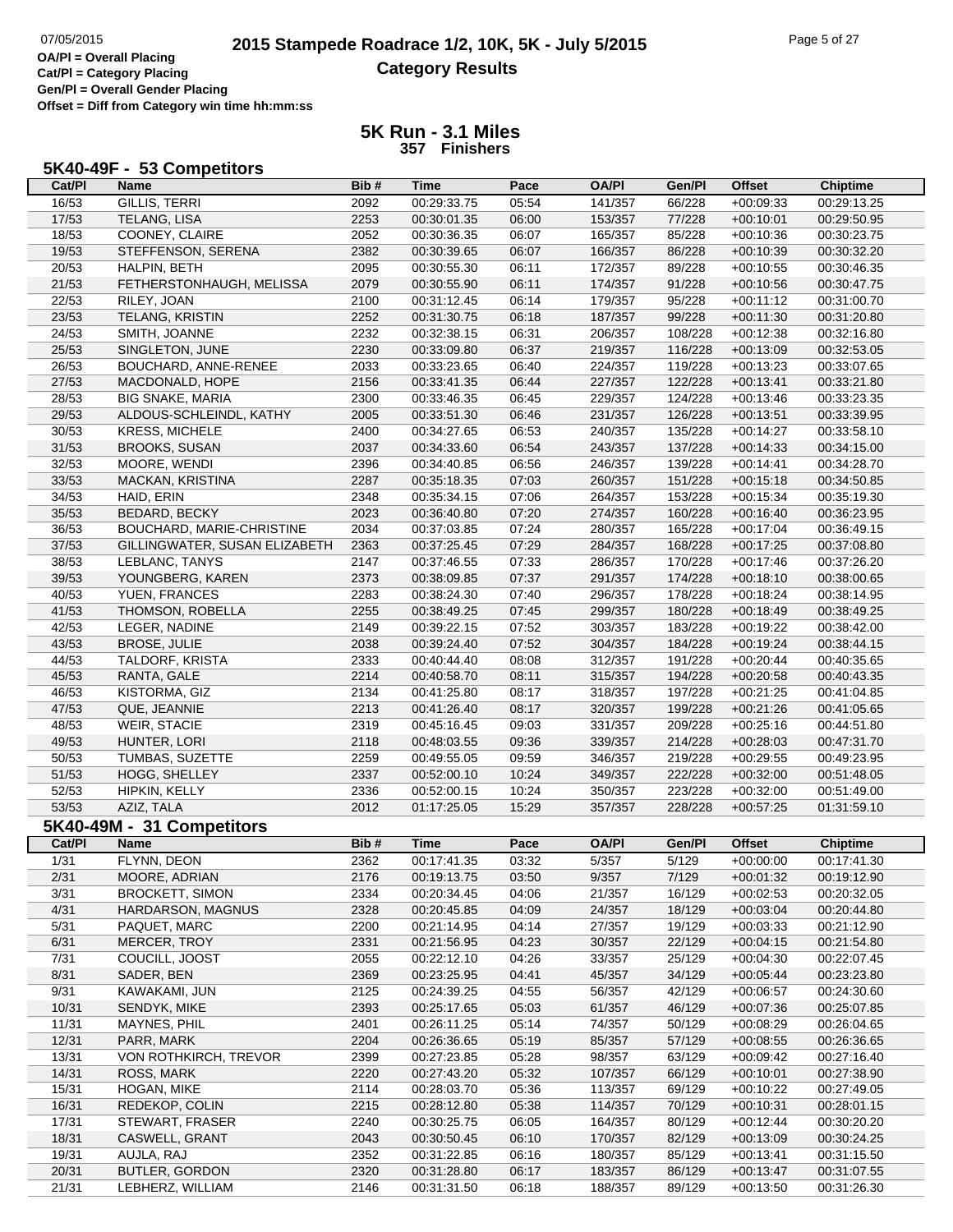| Cat/PI<br>Bib#<br><b>Time</b><br>Pace<br><b>OA/PI</b><br>Gen/Pl<br><b>Offset</b><br><b>Name</b><br><b>Chiptime</b><br>22/31<br>DOWELL, JON<br>2065<br>00:31:40.50<br>06:20<br>192/357<br>92/129<br>$+00:13:59$<br>00:31:34.05<br>23/31<br>MAYER, ROBERT<br>2376<br>00:31:58.90<br>06:23<br>195/357<br>94/129<br>$+00:14:17$<br>00:31:45.95<br>24/31<br>2343<br>00:32:22.20<br>06:28<br>204/357<br>98/129<br>$+00:14:40$<br>00:32:03.85<br>HILLIARD, TREVOR<br>25/31<br>SUH, KWANG<br>2248<br>00:32:42.25<br>06:32<br>100/129<br>$+00:15:00$<br>210/357<br>00:32:27.30<br>26/31<br>FETHERSTONHAUGH, KEN<br>2078<br>00:34:35.75<br>06:55<br>244/357<br>107/129<br>$+00:16:54$<br>00:34:28.20<br>27/31<br>YEE, BRIAN<br>2279<br>07:04<br>262/357<br>111/129<br>$+00:17:41$<br>00:35:22.55<br>00:35:09.20<br>28/31<br>MCKITTRICK, ROBIN<br>2172<br>07:12<br>269/357<br>114/129<br>00:36:00.25<br>$+00:18:18$<br>00:35:47.80<br>29/31<br>2167<br>07:23<br>115/129<br>MASTALIC, MICK<br>00:36:59.20<br>277/357<br>$+00:19:17$<br>00:36:38.50<br>30/31<br>KEATLEY, JOSH<br>2128<br>00:37:10.25<br>07:26<br>282/357<br>116/129<br>$+00:19:28$<br>00:36:55.90<br>31/31<br>WEIR, CLAYTON<br>2317<br>09:05<br>333/357<br>124/129<br>$+00:27:47$<br>00:45:29.20<br>00:44:57.75<br>5K50-59F - 20 Competitors<br>Bib#<br><b>Time</b><br>Pace<br><b>OA/PI</b><br>Gen/Pl<br><b>Offset</b><br>Cat/PI<br><b>Name</b><br><b>Chiptime</b><br>MACPHERSON, SUE<br>1/20<br>1251<br>00:26:57.25<br>05:23<br>91/357<br>31/228<br>$+00:00:00$<br>00:26:52.65<br>2/20<br>SAEGER, SIMONE<br>2222<br>05:23<br>92/357<br>32/228<br>00:26:59.85<br>$+00:00:02$<br>00:26:54.50<br>3/20<br>ANDERSON, SUSAN<br>2297<br>05:26<br>95/357<br>33/228<br>00:27:02.40<br>00:27:10.50<br>$+00:00:13$<br>4/20<br>PARKINSON, CYNDI<br>05:48<br>129/357<br>55/228<br>2395<br>00:29:03.35<br>$+00:02:06$<br>00:28:46.75<br>5/20<br>2180<br>06:03<br>158/357<br>80/228<br>MOYNIHAN, COLLEEN<br>00:30:17.25<br>$+00:03:20$<br>00:29:18.50<br>6/20<br>TALDORF, SYLVIA<br>2379<br>06:11<br>173/357<br>90/228<br>00:30:55.35<br>$+00:03:58$<br>00:30:47.45<br>7/20<br>NARDEI, SHANNON<br>2191<br>00:31:26.40<br>06:17<br>182/357<br>97/228<br>00:31:20.40<br>$+00:04:29$<br>8/20<br>2231<br>00:32:23.25<br>06:28<br>205/357<br>107/228<br>00:32:17.25<br>SMIT, LAURIE ANNE<br>$+00:05:26$<br>9/20<br>2312<br>00:33:11.35<br>06:38<br>220/357<br>117/228<br>00:32:56.15<br>RUDY, CAROL<br>$+00:06:14$<br>10/20<br>2188<br>06:50<br>133/228<br>NAKASKA, KAREN<br>00:34:13.25<br>238/357<br>$+00:07:16$<br>00:33:53.15<br>11/20<br>2082<br>06:57<br>248/357<br>141/228<br>00:34:28.05<br>FITZOWICH, KATHY<br>00:34:47.00<br>$+00:07:49$<br>12/20<br>2324<br>07:00<br>252/357<br>145/228<br><b>BRATIC, BRANKA</b><br>00:35:00.60<br>$+00:08:03$<br>00:34:46.75<br>13/20<br>2291<br>07:02<br>258/357<br>149/228<br>00:35:04.90<br>LAROCHELLE, MARIE<br>00:35:13.55<br>$+00:08:16$<br>14/20<br>STONE, ANNE<br>2245<br>07:19<br>159/228<br>00:36:36.75<br>273/357<br>$+00:09:39$<br>00:36:13.25<br>15/20<br>ESTABROOKS, GAYLE<br>2073<br>00:36:44.70<br>07:20<br>275/357<br>161/228<br>00:36:44.70<br>$+00:09:47$<br>16/20<br>JAEGER, SANDY<br>2120<br>00:37:56.90<br>07:35<br>289/357<br>172/228<br>$+00:10:59$<br>00:37:38.40<br>17/20<br>07:57<br>306/357<br>186/228<br>HIGMAN, HEATHER<br>2108<br>00:39:47.15<br>$+00:12:49$<br>00:39:13.40<br>18/20<br>2381<br>08:32<br>200/228<br>PATTERSON, EILEEN<br>00:42:41.60<br>321/357<br>$+00:15:44$<br>00:42:41.60<br>19/20<br>LAMERS, JANE<br>2140<br>344/357<br>217/228<br>00:49:02.35<br>09:48<br>$+00:22:05$<br>00:48:44.40<br>20/20<br>SNELL, GWENDOLYN<br>2339<br>10:24<br>351/357<br>224/228<br>00:52:00.50<br>$+00:25:03$<br>00:51:49.55<br>5K50-59M - 21 Competitors<br>Cat/PI<br>Bib#<br><b>Time</b><br>Pace<br><b>OA/PI</b><br>Gen/Pl<br><b>Offset</b><br>Chiptime<br><b>Name</b><br>$\frac{1}{21}$<br>RODGERS, DAVE<br>2298<br>00:20:30.50<br>04:06<br>19/357<br>14/129<br>$+00:00:00$<br>00:20:27.60<br>2/21<br>DRIEDIGER, DOUG<br>2068<br>00:22:04.90<br>04:24<br>31/357<br>23/129<br>00:22:01.85<br>$+00:01:34$<br>$\frac{3}{21}$<br>SARGENT, DAVID<br>2225<br>00:22:09.55<br>04:25<br>32/357<br>24/129<br>00:22:07.80<br>$+00:01:39$<br>4/21<br>KONDRO, GREG<br>2385<br>00:24:04.75<br>04:48<br>49/357<br>37/129<br>$+00:03:34$<br>00:23:54.35<br>5/21<br>2209<br>00:24:31.12<br>04:54<br>54/357<br>41/129<br>00:24:31.12<br>PENNER, MIKE<br>$+00:04:00$<br>6/21<br>WILCOTT, DAVID<br>2272<br>04:59<br>58/357<br>44/129<br>$+00:04:29$<br>00:24:52.80<br>00:24:59.95<br>7/21<br>HILDEBRANDT, DALE<br>00:25:25.80<br>05:05<br>63/357<br>47/129<br>$+00:04:55$<br>00:25:18.15<br>2109<br>8/21<br>DALY, LORNE<br>2327<br>05:14<br>75/357<br>51/129<br>00:26:12.05<br>$+00:05:41$<br>00:26:10.80<br>9/21<br>COOPER, JOHN<br>05:21<br>88/357<br>60/129<br>2053<br>00:26:48.40<br>$+00:06:17$<br>00:26:45.70<br>10/21<br>2285<br>05:25<br>61/129<br>CHALIFOUX, TRACY<br>00:27:06.45<br>93/357<br>$+00:06:35$<br>00:26:59.30<br>11/21<br>PARKER, J<br>2203<br>05:26<br>94/357<br>62/129<br>00:27:10.45<br>$+00:06:39$<br>00:27:04.20<br>12/21<br>STONE, DOUG<br>2246<br>05:30<br>100/357<br>64/129<br>00:27:10.05<br>00:27:31.50<br>$+00:07:01$<br>13/21<br>TRIPP, ROB<br>2258<br>00:30:45.60<br>06:09<br>169/357<br>81/129<br>$+00:10:15$<br>00:30:34.05<br>14/21<br>NARDEI, BOB<br>2189<br>06:14<br>178/357<br>00:31:10.15<br>84/129<br>$+00:10:39$<br>00:31:03.90<br>15/21<br>2210<br>06:17<br>184/357<br>87/129<br>PISKKO, CARSEN<br>00:31:29.05<br>$+00:10:58$<br>00:31:21.20<br>16/21<br>HALPIN, DAVID<br>06:23<br>194/357<br>93/129<br>2096<br>00:31:58.85<br>$+00:11:28$<br>00:31:50.50<br>17/21<br>06:38<br>RUDY, BLAIR<br>2311<br>00:33:11.50<br>221/357<br>104/129<br>$+00:12:41$<br>00:32:56.80<br>18/21<br>2261<br>06:54<br><b>VOSBURGH, ART</b><br>00:34:31.30<br>242/357<br>106/129<br>$+00:14:00$<br>00:34:12.00<br>19/21<br>2221<br>253/357<br>RUHLAND, BILL<br>00:35:01.40<br>07:00<br>108/129<br>$+00:14:30$<br>00:34:45.40<br>20/21<br>KETCHEN, CURT<br>07:59<br>307/357<br>2130<br>00:39:56.70<br>121/129<br>$+00:19:26$<br>00:39:42.65<br>21/21<br>HEWITT, DAVE<br>2105<br>00:45:02.20<br>09:00<br>329/357<br>122/129<br>$+00:24:31$<br>00:44:46.70<br>5K60-69F - 9 Competitors<br>Cat/PI<br>Pace<br><b>OA/PI</b><br>Gen/Pl<br><b>Offset</b><br><b>Name</b><br>Bib#<br><b>Time</b><br><b>Chiptime</b><br>1/9<br>MACDONALD, IRENE<br>2157<br>00:29:16.50<br>05:51<br>138/357<br>63/228<br>$+00:00:00$<br>00:29:12.55<br>2/9<br>METCALF, LYNN<br>2173<br>00:30:19.85<br>06:03<br>162/357<br>83/228<br>00:30:12.20<br>$+00:01:03$<br>3/9<br>KING, SANDRA<br>2132<br>00:31:29.50<br>185/357<br>00:31:24.60<br>06:17<br>98/228<br>$+00:02:13$ | 5K40-49M - 31 Competitors |  |  |  |  |
|---------------------------------------------------------------------------------------------------------------------------------------------------------------------------------------------------------------------------------------------------------------------------------------------------------------------------------------------------------------------------------------------------------------------------------------------------------------------------------------------------------------------------------------------------------------------------------------------------------------------------------------------------------------------------------------------------------------------------------------------------------------------------------------------------------------------------------------------------------------------------------------------------------------------------------------------------------------------------------------------------------------------------------------------------------------------------------------------------------------------------------------------------------------------------------------------------------------------------------------------------------------------------------------------------------------------------------------------------------------------------------------------------------------------------------------------------------------------------------------------------------------------------------------------------------------------------------------------------------------------------------------------------------------------------------------------------------------------------------------------------------------------------------------------------------------------------------------------------------------------------------------------------------------------------------------------------------------------------------------------------------------------------------------------------------------------------------------------------------------------------------------------------------------------------------------------------------------------------------------------------------------------------------------------------------------------------------------------------------------------------------------------------------------------------------------------------------------------------------------------------------------------------------------------------------------------------------------------------------------------------------------------------------------------------------------------------------------------------------------------------------------------------------------------------------------------------------------------------------------------------------------------------------------------------------------------------------------------------------------------------------------------------------------------------------------------------------------------------------------------------------------------------------------------------------------------------------------------------------------------------------------------------------------------------------------------------------------------------------------------------------------------------------------------------------------------------------------------------------------------------------------------------------------------------------------------------------------------------------------------------------------------------------------------------------------------------------------------------------------------------------------------------------------------------------------------------------------------------------------------------------------------------------------------------------------------------------------------------------------------------------------------------------------------------------------------------------------------------------------------------------------------------------------------------------------------------------------------------------------------------------------------------------------------------------------------------------------------------------------------------------------------------------------------------------------------------------------------------------------------------------------------------------------------------------------------------------------------------------------------------------------------------------------------------------------------------------------------------------------------------------------------------------------------------------------------------------------------------------------------------------------------------------------------------------------------------------------------------------------------------------------------------------------------------------------------------------------------------------------------------------------------------------------------------------------------------------------------------------------------------------------------------------------------------------------------------------------------------------------------------------------------------------------------------------------------------------------------------------------------------------------------------------------------------------------------------------------------------------------------------------------------------------------------------------------------------------------------------------------------------------------------------------------------------------------------------------------------------------------------------------------------------------------------------------------------------------------------------------------------------------------------------------------------------------------------------------------------------------------------------------------------------------------------------------------------------------------------------------------------------------------------------------------------------------------------------------------------------------------------------------------------------------------------------------------------------------------------------------------------------------------------------------------------------------------------------------------------------------------------------------------------------------------------------------------------------------------------------------------------------------------|---------------------------|--|--|--|--|
|                                                                                                                                                                                                                                                                                                                                                                                                                                                                                                                                                                                                                                                                                                                                                                                                                                                                                                                                                                                                                                                                                                                                                                                                                                                                                                                                                                                                                                                                                                                                                                                                                                                                                                                                                                                                                                                                                                                                                                                                                                                                                                                                                                                                                                                                                                                                                                                                                                                                                                                                                                                                                                                                                                                                                                                                                                                                                                                                                                                                                                                                                                                                                                                                                                                                                                                                                                                                                                                                                                                                                                                                                                                                                                                                                                                                                                                                                                                                                                                                                                                                                                                                                                                                                                                                                                                                                                                                                                                                                                                                                                                                                                                                                                                                                                                                                                                                                                                                                                                                                                                                                                                                                                                                                                                                                                                                                                                                                                                                                                                                                                                                                                                                                                                                                                                                                                                                                                                                                                                                                                                                                                                                                                                                                                                                                                                                                                                                                                                                                                                                                                                                                                                                                                                                                               |                           |  |  |  |  |
|                                                                                                                                                                                                                                                                                                                                                                                                                                                                                                                                                                                                                                                                                                                                                                                                                                                                                                                                                                                                                                                                                                                                                                                                                                                                                                                                                                                                                                                                                                                                                                                                                                                                                                                                                                                                                                                                                                                                                                                                                                                                                                                                                                                                                                                                                                                                                                                                                                                                                                                                                                                                                                                                                                                                                                                                                                                                                                                                                                                                                                                                                                                                                                                                                                                                                                                                                                                                                                                                                                                                                                                                                                                                                                                                                                                                                                                                                                                                                                                                                                                                                                                                                                                                                                                                                                                                                                                                                                                                                                                                                                                                                                                                                                                                                                                                                                                                                                                                                                                                                                                                                                                                                                                                                                                                                                                                                                                                                                                                                                                                                                                                                                                                                                                                                                                                                                                                                                                                                                                                                                                                                                                                                                                                                                                                                                                                                                                                                                                                                                                                                                                                                                                                                                                                                               |                           |  |  |  |  |
|                                                                                                                                                                                                                                                                                                                                                                                                                                                                                                                                                                                                                                                                                                                                                                                                                                                                                                                                                                                                                                                                                                                                                                                                                                                                                                                                                                                                                                                                                                                                                                                                                                                                                                                                                                                                                                                                                                                                                                                                                                                                                                                                                                                                                                                                                                                                                                                                                                                                                                                                                                                                                                                                                                                                                                                                                                                                                                                                                                                                                                                                                                                                                                                                                                                                                                                                                                                                                                                                                                                                                                                                                                                                                                                                                                                                                                                                                                                                                                                                                                                                                                                                                                                                                                                                                                                                                                                                                                                                                                                                                                                                                                                                                                                                                                                                                                                                                                                                                                                                                                                                                                                                                                                                                                                                                                                                                                                                                                                                                                                                                                                                                                                                                                                                                                                                                                                                                                                                                                                                                                                                                                                                                                                                                                                                                                                                                                                                                                                                                                                                                                                                                                                                                                                                                               |                           |  |  |  |  |
|                                                                                                                                                                                                                                                                                                                                                                                                                                                                                                                                                                                                                                                                                                                                                                                                                                                                                                                                                                                                                                                                                                                                                                                                                                                                                                                                                                                                                                                                                                                                                                                                                                                                                                                                                                                                                                                                                                                                                                                                                                                                                                                                                                                                                                                                                                                                                                                                                                                                                                                                                                                                                                                                                                                                                                                                                                                                                                                                                                                                                                                                                                                                                                                                                                                                                                                                                                                                                                                                                                                                                                                                                                                                                                                                                                                                                                                                                                                                                                                                                                                                                                                                                                                                                                                                                                                                                                                                                                                                                                                                                                                                                                                                                                                                                                                                                                                                                                                                                                                                                                                                                                                                                                                                                                                                                                                                                                                                                                                                                                                                                                                                                                                                                                                                                                                                                                                                                                                                                                                                                                                                                                                                                                                                                                                                                                                                                                                                                                                                                                                                                                                                                                                                                                                                                               |                           |  |  |  |  |
|                                                                                                                                                                                                                                                                                                                                                                                                                                                                                                                                                                                                                                                                                                                                                                                                                                                                                                                                                                                                                                                                                                                                                                                                                                                                                                                                                                                                                                                                                                                                                                                                                                                                                                                                                                                                                                                                                                                                                                                                                                                                                                                                                                                                                                                                                                                                                                                                                                                                                                                                                                                                                                                                                                                                                                                                                                                                                                                                                                                                                                                                                                                                                                                                                                                                                                                                                                                                                                                                                                                                                                                                                                                                                                                                                                                                                                                                                                                                                                                                                                                                                                                                                                                                                                                                                                                                                                                                                                                                                                                                                                                                                                                                                                                                                                                                                                                                                                                                                                                                                                                                                                                                                                                                                                                                                                                                                                                                                                                                                                                                                                                                                                                                                                                                                                                                                                                                                                                                                                                                                                                                                                                                                                                                                                                                                                                                                                                                                                                                                                                                                                                                                                                                                                                                                               |                           |  |  |  |  |
|                                                                                                                                                                                                                                                                                                                                                                                                                                                                                                                                                                                                                                                                                                                                                                                                                                                                                                                                                                                                                                                                                                                                                                                                                                                                                                                                                                                                                                                                                                                                                                                                                                                                                                                                                                                                                                                                                                                                                                                                                                                                                                                                                                                                                                                                                                                                                                                                                                                                                                                                                                                                                                                                                                                                                                                                                                                                                                                                                                                                                                                                                                                                                                                                                                                                                                                                                                                                                                                                                                                                                                                                                                                                                                                                                                                                                                                                                                                                                                                                                                                                                                                                                                                                                                                                                                                                                                                                                                                                                                                                                                                                                                                                                                                                                                                                                                                                                                                                                                                                                                                                                                                                                                                                                                                                                                                                                                                                                                                                                                                                                                                                                                                                                                                                                                                                                                                                                                                                                                                                                                                                                                                                                                                                                                                                                                                                                                                                                                                                                                                                                                                                                                                                                                                                                               |                           |  |  |  |  |
|                                                                                                                                                                                                                                                                                                                                                                                                                                                                                                                                                                                                                                                                                                                                                                                                                                                                                                                                                                                                                                                                                                                                                                                                                                                                                                                                                                                                                                                                                                                                                                                                                                                                                                                                                                                                                                                                                                                                                                                                                                                                                                                                                                                                                                                                                                                                                                                                                                                                                                                                                                                                                                                                                                                                                                                                                                                                                                                                                                                                                                                                                                                                                                                                                                                                                                                                                                                                                                                                                                                                                                                                                                                                                                                                                                                                                                                                                                                                                                                                                                                                                                                                                                                                                                                                                                                                                                                                                                                                                                                                                                                                                                                                                                                                                                                                                                                                                                                                                                                                                                                                                                                                                                                                                                                                                                                                                                                                                                                                                                                                                                                                                                                                                                                                                                                                                                                                                                                                                                                                                                                                                                                                                                                                                                                                                                                                                                                                                                                                                                                                                                                                                                                                                                                                                               |                           |  |  |  |  |
|                                                                                                                                                                                                                                                                                                                                                                                                                                                                                                                                                                                                                                                                                                                                                                                                                                                                                                                                                                                                                                                                                                                                                                                                                                                                                                                                                                                                                                                                                                                                                                                                                                                                                                                                                                                                                                                                                                                                                                                                                                                                                                                                                                                                                                                                                                                                                                                                                                                                                                                                                                                                                                                                                                                                                                                                                                                                                                                                                                                                                                                                                                                                                                                                                                                                                                                                                                                                                                                                                                                                                                                                                                                                                                                                                                                                                                                                                                                                                                                                                                                                                                                                                                                                                                                                                                                                                                                                                                                                                                                                                                                                                                                                                                                                                                                                                                                                                                                                                                                                                                                                                                                                                                                                                                                                                                                                                                                                                                                                                                                                                                                                                                                                                                                                                                                                                                                                                                                                                                                                                                                                                                                                                                                                                                                                                                                                                                                                                                                                                                                                                                                                                                                                                                                                                               |                           |  |  |  |  |
|                                                                                                                                                                                                                                                                                                                                                                                                                                                                                                                                                                                                                                                                                                                                                                                                                                                                                                                                                                                                                                                                                                                                                                                                                                                                                                                                                                                                                                                                                                                                                                                                                                                                                                                                                                                                                                                                                                                                                                                                                                                                                                                                                                                                                                                                                                                                                                                                                                                                                                                                                                                                                                                                                                                                                                                                                                                                                                                                                                                                                                                                                                                                                                                                                                                                                                                                                                                                                                                                                                                                                                                                                                                                                                                                                                                                                                                                                                                                                                                                                                                                                                                                                                                                                                                                                                                                                                                                                                                                                                                                                                                                                                                                                                                                                                                                                                                                                                                                                                                                                                                                                                                                                                                                                                                                                                                                                                                                                                                                                                                                                                                                                                                                                                                                                                                                                                                                                                                                                                                                                                                                                                                                                                                                                                                                                                                                                                                                                                                                                                                                                                                                                                                                                                                                                               |                           |  |  |  |  |
|                                                                                                                                                                                                                                                                                                                                                                                                                                                                                                                                                                                                                                                                                                                                                                                                                                                                                                                                                                                                                                                                                                                                                                                                                                                                                                                                                                                                                                                                                                                                                                                                                                                                                                                                                                                                                                                                                                                                                                                                                                                                                                                                                                                                                                                                                                                                                                                                                                                                                                                                                                                                                                                                                                                                                                                                                                                                                                                                                                                                                                                                                                                                                                                                                                                                                                                                                                                                                                                                                                                                                                                                                                                                                                                                                                                                                                                                                                                                                                                                                                                                                                                                                                                                                                                                                                                                                                                                                                                                                                                                                                                                                                                                                                                                                                                                                                                                                                                                                                                                                                                                                                                                                                                                                                                                                                                                                                                                                                                                                                                                                                                                                                                                                                                                                                                                                                                                                                                                                                                                                                                                                                                                                                                                                                                                                                                                                                                                                                                                                                                                                                                                                                                                                                                                                               |                           |  |  |  |  |
|                                                                                                                                                                                                                                                                                                                                                                                                                                                                                                                                                                                                                                                                                                                                                                                                                                                                                                                                                                                                                                                                                                                                                                                                                                                                                                                                                                                                                                                                                                                                                                                                                                                                                                                                                                                                                                                                                                                                                                                                                                                                                                                                                                                                                                                                                                                                                                                                                                                                                                                                                                                                                                                                                                                                                                                                                                                                                                                                                                                                                                                                                                                                                                                                                                                                                                                                                                                                                                                                                                                                                                                                                                                                                                                                                                                                                                                                                                                                                                                                                                                                                                                                                                                                                                                                                                                                                                                                                                                                                                                                                                                                                                                                                                                                                                                                                                                                                                                                                                                                                                                                                                                                                                                                                                                                                                                                                                                                                                                                                                                                                                                                                                                                                                                                                                                                                                                                                                                                                                                                                                                                                                                                                                                                                                                                                                                                                                                                                                                                                                                                                                                                                                                                                                                                                               |                           |  |  |  |  |
|                                                                                                                                                                                                                                                                                                                                                                                                                                                                                                                                                                                                                                                                                                                                                                                                                                                                                                                                                                                                                                                                                                                                                                                                                                                                                                                                                                                                                                                                                                                                                                                                                                                                                                                                                                                                                                                                                                                                                                                                                                                                                                                                                                                                                                                                                                                                                                                                                                                                                                                                                                                                                                                                                                                                                                                                                                                                                                                                                                                                                                                                                                                                                                                                                                                                                                                                                                                                                                                                                                                                                                                                                                                                                                                                                                                                                                                                                                                                                                                                                                                                                                                                                                                                                                                                                                                                                                                                                                                                                                                                                                                                                                                                                                                                                                                                                                                                                                                                                                                                                                                                                                                                                                                                                                                                                                                                                                                                                                                                                                                                                                                                                                                                                                                                                                                                                                                                                                                                                                                                                                                                                                                                                                                                                                                                                                                                                                                                                                                                                                                                                                                                                                                                                                                                                               |                           |  |  |  |  |
|                                                                                                                                                                                                                                                                                                                                                                                                                                                                                                                                                                                                                                                                                                                                                                                                                                                                                                                                                                                                                                                                                                                                                                                                                                                                                                                                                                                                                                                                                                                                                                                                                                                                                                                                                                                                                                                                                                                                                                                                                                                                                                                                                                                                                                                                                                                                                                                                                                                                                                                                                                                                                                                                                                                                                                                                                                                                                                                                                                                                                                                                                                                                                                                                                                                                                                                                                                                                                                                                                                                                                                                                                                                                                                                                                                                                                                                                                                                                                                                                                                                                                                                                                                                                                                                                                                                                                                                                                                                                                                                                                                                                                                                                                                                                                                                                                                                                                                                                                                                                                                                                                                                                                                                                                                                                                                                                                                                                                                                                                                                                                                                                                                                                                                                                                                                                                                                                                                                                                                                                                                                                                                                                                                                                                                                                                                                                                                                                                                                                                                                                                                                                                                                                                                                                                               |                           |  |  |  |  |
|                                                                                                                                                                                                                                                                                                                                                                                                                                                                                                                                                                                                                                                                                                                                                                                                                                                                                                                                                                                                                                                                                                                                                                                                                                                                                                                                                                                                                                                                                                                                                                                                                                                                                                                                                                                                                                                                                                                                                                                                                                                                                                                                                                                                                                                                                                                                                                                                                                                                                                                                                                                                                                                                                                                                                                                                                                                                                                                                                                                                                                                                                                                                                                                                                                                                                                                                                                                                                                                                                                                                                                                                                                                                                                                                                                                                                                                                                                                                                                                                                                                                                                                                                                                                                                                                                                                                                                                                                                                                                                                                                                                                                                                                                                                                                                                                                                                                                                                                                                                                                                                                                                                                                                                                                                                                                                                                                                                                                                                                                                                                                                                                                                                                                                                                                                                                                                                                                                                                                                                                                                                                                                                                                                                                                                                                                                                                                                                                                                                                                                                                                                                                                                                                                                                                                               |                           |  |  |  |  |
|                                                                                                                                                                                                                                                                                                                                                                                                                                                                                                                                                                                                                                                                                                                                                                                                                                                                                                                                                                                                                                                                                                                                                                                                                                                                                                                                                                                                                                                                                                                                                                                                                                                                                                                                                                                                                                                                                                                                                                                                                                                                                                                                                                                                                                                                                                                                                                                                                                                                                                                                                                                                                                                                                                                                                                                                                                                                                                                                                                                                                                                                                                                                                                                                                                                                                                                                                                                                                                                                                                                                                                                                                                                                                                                                                                                                                                                                                                                                                                                                                                                                                                                                                                                                                                                                                                                                                                                                                                                                                                                                                                                                                                                                                                                                                                                                                                                                                                                                                                                                                                                                                                                                                                                                                                                                                                                                                                                                                                                                                                                                                                                                                                                                                                                                                                                                                                                                                                                                                                                                                                                                                                                                                                                                                                                                                                                                                                                                                                                                                                                                                                                                                                                                                                                                                               |                           |  |  |  |  |
|                                                                                                                                                                                                                                                                                                                                                                                                                                                                                                                                                                                                                                                                                                                                                                                                                                                                                                                                                                                                                                                                                                                                                                                                                                                                                                                                                                                                                                                                                                                                                                                                                                                                                                                                                                                                                                                                                                                                                                                                                                                                                                                                                                                                                                                                                                                                                                                                                                                                                                                                                                                                                                                                                                                                                                                                                                                                                                                                                                                                                                                                                                                                                                                                                                                                                                                                                                                                                                                                                                                                                                                                                                                                                                                                                                                                                                                                                                                                                                                                                                                                                                                                                                                                                                                                                                                                                                                                                                                                                                                                                                                                                                                                                                                                                                                                                                                                                                                                                                                                                                                                                                                                                                                                                                                                                                                                                                                                                                                                                                                                                                                                                                                                                                                                                                                                                                                                                                                                                                                                                                                                                                                                                                                                                                                                                                                                                                                                                                                                                                                                                                                                                                                                                                                                                               |                           |  |  |  |  |
|                                                                                                                                                                                                                                                                                                                                                                                                                                                                                                                                                                                                                                                                                                                                                                                                                                                                                                                                                                                                                                                                                                                                                                                                                                                                                                                                                                                                                                                                                                                                                                                                                                                                                                                                                                                                                                                                                                                                                                                                                                                                                                                                                                                                                                                                                                                                                                                                                                                                                                                                                                                                                                                                                                                                                                                                                                                                                                                                                                                                                                                                                                                                                                                                                                                                                                                                                                                                                                                                                                                                                                                                                                                                                                                                                                                                                                                                                                                                                                                                                                                                                                                                                                                                                                                                                                                                                                                                                                                                                                                                                                                                                                                                                                                                                                                                                                                                                                                                                                                                                                                                                                                                                                                                                                                                                                                                                                                                                                                                                                                                                                                                                                                                                                                                                                                                                                                                                                                                                                                                                                                                                                                                                                                                                                                                                                                                                                                                                                                                                                                                                                                                                                                                                                                                                               |                           |  |  |  |  |
|                                                                                                                                                                                                                                                                                                                                                                                                                                                                                                                                                                                                                                                                                                                                                                                                                                                                                                                                                                                                                                                                                                                                                                                                                                                                                                                                                                                                                                                                                                                                                                                                                                                                                                                                                                                                                                                                                                                                                                                                                                                                                                                                                                                                                                                                                                                                                                                                                                                                                                                                                                                                                                                                                                                                                                                                                                                                                                                                                                                                                                                                                                                                                                                                                                                                                                                                                                                                                                                                                                                                                                                                                                                                                                                                                                                                                                                                                                                                                                                                                                                                                                                                                                                                                                                                                                                                                                                                                                                                                                                                                                                                                                                                                                                                                                                                                                                                                                                                                                                                                                                                                                                                                                                                                                                                                                                                                                                                                                                                                                                                                                                                                                                                                                                                                                                                                                                                                                                                                                                                                                                                                                                                                                                                                                                                                                                                                                                                                                                                                                                                                                                                                                                                                                                                                               |                           |  |  |  |  |
|                                                                                                                                                                                                                                                                                                                                                                                                                                                                                                                                                                                                                                                                                                                                                                                                                                                                                                                                                                                                                                                                                                                                                                                                                                                                                                                                                                                                                                                                                                                                                                                                                                                                                                                                                                                                                                                                                                                                                                                                                                                                                                                                                                                                                                                                                                                                                                                                                                                                                                                                                                                                                                                                                                                                                                                                                                                                                                                                                                                                                                                                                                                                                                                                                                                                                                                                                                                                                                                                                                                                                                                                                                                                                                                                                                                                                                                                                                                                                                                                                                                                                                                                                                                                                                                                                                                                                                                                                                                                                                                                                                                                                                                                                                                                                                                                                                                                                                                                                                                                                                                                                                                                                                                                                                                                                                                                                                                                                                                                                                                                                                                                                                                                                                                                                                                                                                                                                                                                                                                                                                                                                                                                                                                                                                                                                                                                                                                                                                                                                                                                                                                                                                                                                                                                                               |                           |  |  |  |  |
|                                                                                                                                                                                                                                                                                                                                                                                                                                                                                                                                                                                                                                                                                                                                                                                                                                                                                                                                                                                                                                                                                                                                                                                                                                                                                                                                                                                                                                                                                                                                                                                                                                                                                                                                                                                                                                                                                                                                                                                                                                                                                                                                                                                                                                                                                                                                                                                                                                                                                                                                                                                                                                                                                                                                                                                                                                                                                                                                                                                                                                                                                                                                                                                                                                                                                                                                                                                                                                                                                                                                                                                                                                                                                                                                                                                                                                                                                                                                                                                                                                                                                                                                                                                                                                                                                                                                                                                                                                                                                                                                                                                                                                                                                                                                                                                                                                                                                                                                                                                                                                                                                                                                                                                                                                                                                                                                                                                                                                                                                                                                                                                                                                                                                                                                                                                                                                                                                                                                                                                                                                                                                                                                                                                                                                                                                                                                                                                                                                                                                                                                                                                                                                                                                                                                                               |                           |  |  |  |  |
|                                                                                                                                                                                                                                                                                                                                                                                                                                                                                                                                                                                                                                                                                                                                                                                                                                                                                                                                                                                                                                                                                                                                                                                                                                                                                                                                                                                                                                                                                                                                                                                                                                                                                                                                                                                                                                                                                                                                                                                                                                                                                                                                                                                                                                                                                                                                                                                                                                                                                                                                                                                                                                                                                                                                                                                                                                                                                                                                                                                                                                                                                                                                                                                                                                                                                                                                                                                                                                                                                                                                                                                                                                                                                                                                                                                                                                                                                                                                                                                                                                                                                                                                                                                                                                                                                                                                                                                                                                                                                                                                                                                                                                                                                                                                                                                                                                                                                                                                                                                                                                                                                                                                                                                                                                                                                                                                                                                                                                                                                                                                                                                                                                                                                                                                                                                                                                                                                                                                                                                                                                                                                                                                                                                                                                                                                                                                                                                                                                                                                                                                                                                                                                                                                                                                                               |                           |  |  |  |  |
|                                                                                                                                                                                                                                                                                                                                                                                                                                                                                                                                                                                                                                                                                                                                                                                                                                                                                                                                                                                                                                                                                                                                                                                                                                                                                                                                                                                                                                                                                                                                                                                                                                                                                                                                                                                                                                                                                                                                                                                                                                                                                                                                                                                                                                                                                                                                                                                                                                                                                                                                                                                                                                                                                                                                                                                                                                                                                                                                                                                                                                                                                                                                                                                                                                                                                                                                                                                                                                                                                                                                                                                                                                                                                                                                                                                                                                                                                                                                                                                                                                                                                                                                                                                                                                                                                                                                                                                                                                                                                                                                                                                                                                                                                                                                                                                                                                                                                                                                                                                                                                                                                                                                                                                                                                                                                                                                                                                                                                                                                                                                                                                                                                                                                                                                                                                                                                                                                                                                                                                                                                                                                                                                                                                                                                                                                                                                                                                                                                                                                                                                                                                                                                                                                                                                                               |                           |  |  |  |  |
|                                                                                                                                                                                                                                                                                                                                                                                                                                                                                                                                                                                                                                                                                                                                                                                                                                                                                                                                                                                                                                                                                                                                                                                                                                                                                                                                                                                                                                                                                                                                                                                                                                                                                                                                                                                                                                                                                                                                                                                                                                                                                                                                                                                                                                                                                                                                                                                                                                                                                                                                                                                                                                                                                                                                                                                                                                                                                                                                                                                                                                                                                                                                                                                                                                                                                                                                                                                                                                                                                                                                                                                                                                                                                                                                                                                                                                                                                                                                                                                                                                                                                                                                                                                                                                                                                                                                                                                                                                                                                                                                                                                                                                                                                                                                                                                                                                                                                                                                                                                                                                                                                                                                                                                                                                                                                                                                                                                                                                                                                                                                                                                                                                                                                                                                                                                                                                                                                                                                                                                                                                                                                                                                                                                                                                                                                                                                                                                                                                                                                                                                                                                                                                                                                                                                                               |                           |  |  |  |  |
|                                                                                                                                                                                                                                                                                                                                                                                                                                                                                                                                                                                                                                                                                                                                                                                                                                                                                                                                                                                                                                                                                                                                                                                                                                                                                                                                                                                                                                                                                                                                                                                                                                                                                                                                                                                                                                                                                                                                                                                                                                                                                                                                                                                                                                                                                                                                                                                                                                                                                                                                                                                                                                                                                                                                                                                                                                                                                                                                                                                                                                                                                                                                                                                                                                                                                                                                                                                                                                                                                                                                                                                                                                                                                                                                                                                                                                                                                                                                                                                                                                                                                                                                                                                                                                                                                                                                                                                                                                                                                                                                                                                                                                                                                                                                                                                                                                                                                                                                                                                                                                                                                                                                                                                                                                                                                                                                                                                                                                                                                                                                                                                                                                                                                                                                                                                                                                                                                                                                                                                                                                                                                                                                                                                                                                                                                                                                                                                                                                                                                                                                                                                                                                                                                                                                                               |                           |  |  |  |  |
|                                                                                                                                                                                                                                                                                                                                                                                                                                                                                                                                                                                                                                                                                                                                                                                                                                                                                                                                                                                                                                                                                                                                                                                                                                                                                                                                                                                                                                                                                                                                                                                                                                                                                                                                                                                                                                                                                                                                                                                                                                                                                                                                                                                                                                                                                                                                                                                                                                                                                                                                                                                                                                                                                                                                                                                                                                                                                                                                                                                                                                                                                                                                                                                                                                                                                                                                                                                                                                                                                                                                                                                                                                                                                                                                                                                                                                                                                                                                                                                                                                                                                                                                                                                                                                                                                                                                                                                                                                                                                                                                                                                                                                                                                                                                                                                                                                                                                                                                                                                                                                                                                                                                                                                                                                                                                                                                                                                                                                                                                                                                                                                                                                                                                                                                                                                                                                                                                                                                                                                                                                                                                                                                                                                                                                                                                                                                                                                                                                                                                                                                                                                                                                                                                                                                                               |                           |  |  |  |  |
|                                                                                                                                                                                                                                                                                                                                                                                                                                                                                                                                                                                                                                                                                                                                                                                                                                                                                                                                                                                                                                                                                                                                                                                                                                                                                                                                                                                                                                                                                                                                                                                                                                                                                                                                                                                                                                                                                                                                                                                                                                                                                                                                                                                                                                                                                                                                                                                                                                                                                                                                                                                                                                                                                                                                                                                                                                                                                                                                                                                                                                                                                                                                                                                                                                                                                                                                                                                                                                                                                                                                                                                                                                                                                                                                                                                                                                                                                                                                                                                                                                                                                                                                                                                                                                                                                                                                                                                                                                                                                                                                                                                                                                                                                                                                                                                                                                                                                                                                                                                                                                                                                                                                                                                                                                                                                                                                                                                                                                                                                                                                                                                                                                                                                                                                                                                                                                                                                                                                                                                                                                                                                                                                                                                                                                                                                                                                                                                                                                                                                                                                                                                                                                                                                                                                                               |                           |  |  |  |  |
|                                                                                                                                                                                                                                                                                                                                                                                                                                                                                                                                                                                                                                                                                                                                                                                                                                                                                                                                                                                                                                                                                                                                                                                                                                                                                                                                                                                                                                                                                                                                                                                                                                                                                                                                                                                                                                                                                                                                                                                                                                                                                                                                                                                                                                                                                                                                                                                                                                                                                                                                                                                                                                                                                                                                                                                                                                                                                                                                                                                                                                                                                                                                                                                                                                                                                                                                                                                                                                                                                                                                                                                                                                                                                                                                                                                                                                                                                                                                                                                                                                                                                                                                                                                                                                                                                                                                                                                                                                                                                                                                                                                                                                                                                                                                                                                                                                                                                                                                                                                                                                                                                                                                                                                                                                                                                                                                                                                                                                                                                                                                                                                                                                                                                                                                                                                                                                                                                                                                                                                                                                                                                                                                                                                                                                                                                                                                                                                                                                                                                                                                                                                                                                                                                                                                                               |                           |  |  |  |  |
|                                                                                                                                                                                                                                                                                                                                                                                                                                                                                                                                                                                                                                                                                                                                                                                                                                                                                                                                                                                                                                                                                                                                                                                                                                                                                                                                                                                                                                                                                                                                                                                                                                                                                                                                                                                                                                                                                                                                                                                                                                                                                                                                                                                                                                                                                                                                                                                                                                                                                                                                                                                                                                                                                                                                                                                                                                                                                                                                                                                                                                                                                                                                                                                                                                                                                                                                                                                                                                                                                                                                                                                                                                                                                                                                                                                                                                                                                                                                                                                                                                                                                                                                                                                                                                                                                                                                                                                                                                                                                                                                                                                                                                                                                                                                                                                                                                                                                                                                                                                                                                                                                                                                                                                                                                                                                                                                                                                                                                                                                                                                                                                                                                                                                                                                                                                                                                                                                                                                                                                                                                                                                                                                                                                                                                                                                                                                                                                                                                                                                                                                                                                                                                                                                                                                                               |                           |  |  |  |  |
|                                                                                                                                                                                                                                                                                                                                                                                                                                                                                                                                                                                                                                                                                                                                                                                                                                                                                                                                                                                                                                                                                                                                                                                                                                                                                                                                                                                                                                                                                                                                                                                                                                                                                                                                                                                                                                                                                                                                                                                                                                                                                                                                                                                                                                                                                                                                                                                                                                                                                                                                                                                                                                                                                                                                                                                                                                                                                                                                                                                                                                                                                                                                                                                                                                                                                                                                                                                                                                                                                                                                                                                                                                                                                                                                                                                                                                                                                                                                                                                                                                                                                                                                                                                                                                                                                                                                                                                                                                                                                                                                                                                                                                                                                                                                                                                                                                                                                                                                                                                                                                                                                                                                                                                                                                                                                                                                                                                                                                                                                                                                                                                                                                                                                                                                                                                                                                                                                                                                                                                                                                                                                                                                                                                                                                                                                                                                                                                                                                                                                                                                                                                                                                                                                                                                                               |                           |  |  |  |  |
|                                                                                                                                                                                                                                                                                                                                                                                                                                                                                                                                                                                                                                                                                                                                                                                                                                                                                                                                                                                                                                                                                                                                                                                                                                                                                                                                                                                                                                                                                                                                                                                                                                                                                                                                                                                                                                                                                                                                                                                                                                                                                                                                                                                                                                                                                                                                                                                                                                                                                                                                                                                                                                                                                                                                                                                                                                                                                                                                                                                                                                                                                                                                                                                                                                                                                                                                                                                                                                                                                                                                                                                                                                                                                                                                                                                                                                                                                                                                                                                                                                                                                                                                                                                                                                                                                                                                                                                                                                                                                                                                                                                                                                                                                                                                                                                                                                                                                                                                                                                                                                                                                                                                                                                                                                                                                                                                                                                                                                                                                                                                                                                                                                                                                                                                                                                                                                                                                                                                                                                                                                                                                                                                                                                                                                                                                                                                                                                                                                                                                                                                                                                                                                                                                                                                                               |                           |  |  |  |  |
|                                                                                                                                                                                                                                                                                                                                                                                                                                                                                                                                                                                                                                                                                                                                                                                                                                                                                                                                                                                                                                                                                                                                                                                                                                                                                                                                                                                                                                                                                                                                                                                                                                                                                                                                                                                                                                                                                                                                                                                                                                                                                                                                                                                                                                                                                                                                                                                                                                                                                                                                                                                                                                                                                                                                                                                                                                                                                                                                                                                                                                                                                                                                                                                                                                                                                                                                                                                                                                                                                                                                                                                                                                                                                                                                                                                                                                                                                                                                                                                                                                                                                                                                                                                                                                                                                                                                                                                                                                                                                                                                                                                                                                                                                                                                                                                                                                                                                                                                                                                                                                                                                                                                                                                                                                                                                                                                                                                                                                                                                                                                                                                                                                                                                                                                                                                                                                                                                                                                                                                                                                                                                                                                                                                                                                                                                                                                                                                                                                                                                                                                                                                                                                                                                                                                                               |                           |  |  |  |  |
|                                                                                                                                                                                                                                                                                                                                                                                                                                                                                                                                                                                                                                                                                                                                                                                                                                                                                                                                                                                                                                                                                                                                                                                                                                                                                                                                                                                                                                                                                                                                                                                                                                                                                                                                                                                                                                                                                                                                                                                                                                                                                                                                                                                                                                                                                                                                                                                                                                                                                                                                                                                                                                                                                                                                                                                                                                                                                                                                                                                                                                                                                                                                                                                                                                                                                                                                                                                                                                                                                                                                                                                                                                                                                                                                                                                                                                                                                                                                                                                                                                                                                                                                                                                                                                                                                                                                                                                                                                                                                                                                                                                                                                                                                                                                                                                                                                                                                                                                                                                                                                                                                                                                                                                                                                                                                                                                                                                                                                                                                                                                                                                                                                                                                                                                                                                                                                                                                                                                                                                                                                                                                                                                                                                                                                                                                                                                                                                                                                                                                                                                                                                                                                                                                                                                                               |                           |  |  |  |  |
|                                                                                                                                                                                                                                                                                                                                                                                                                                                                                                                                                                                                                                                                                                                                                                                                                                                                                                                                                                                                                                                                                                                                                                                                                                                                                                                                                                                                                                                                                                                                                                                                                                                                                                                                                                                                                                                                                                                                                                                                                                                                                                                                                                                                                                                                                                                                                                                                                                                                                                                                                                                                                                                                                                                                                                                                                                                                                                                                                                                                                                                                                                                                                                                                                                                                                                                                                                                                                                                                                                                                                                                                                                                                                                                                                                                                                                                                                                                                                                                                                                                                                                                                                                                                                                                                                                                                                                                                                                                                                                                                                                                                                                                                                                                                                                                                                                                                                                                                                                                                                                                                                                                                                                                                                                                                                                                                                                                                                                                                                                                                                                                                                                                                                                                                                                                                                                                                                                                                                                                                                                                                                                                                                                                                                                                                                                                                                                                                                                                                                                                                                                                                                                                                                                                                                               |                           |  |  |  |  |
|                                                                                                                                                                                                                                                                                                                                                                                                                                                                                                                                                                                                                                                                                                                                                                                                                                                                                                                                                                                                                                                                                                                                                                                                                                                                                                                                                                                                                                                                                                                                                                                                                                                                                                                                                                                                                                                                                                                                                                                                                                                                                                                                                                                                                                                                                                                                                                                                                                                                                                                                                                                                                                                                                                                                                                                                                                                                                                                                                                                                                                                                                                                                                                                                                                                                                                                                                                                                                                                                                                                                                                                                                                                                                                                                                                                                                                                                                                                                                                                                                                                                                                                                                                                                                                                                                                                                                                                                                                                                                                                                                                                                                                                                                                                                                                                                                                                                                                                                                                                                                                                                                                                                                                                                                                                                                                                                                                                                                                                                                                                                                                                                                                                                                                                                                                                                                                                                                                                                                                                                                                                                                                                                                                                                                                                                                                                                                                                                                                                                                                                                                                                                                                                                                                                                                               |                           |  |  |  |  |
|                                                                                                                                                                                                                                                                                                                                                                                                                                                                                                                                                                                                                                                                                                                                                                                                                                                                                                                                                                                                                                                                                                                                                                                                                                                                                                                                                                                                                                                                                                                                                                                                                                                                                                                                                                                                                                                                                                                                                                                                                                                                                                                                                                                                                                                                                                                                                                                                                                                                                                                                                                                                                                                                                                                                                                                                                                                                                                                                                                                                                                                                                                                                                                                                                                                                                                                                                                                                                                                                                                                                                                                                                                                                                                                                                                                                                                                                                                                                                                                                                                                                                                                                                                                                                                                                                                                                                                                                                                                                                                                                                                                                                                                                                                                                                                                                                                                                                                                                                                                                                                                                                                                                                                                                                                                                                                                                                                                                                                                                                                                                                                                                                                                                                                                                                                                                                                                                                                                                                                                                                                                                                                                                                                                                                                                                                                                                                                                                                                                                                                                                                                                                                                                                                                                                                               |                           |  |  |  |  |
|                                                                                                                                                                                                                                                                                                                                                                                                                                                                                                                                                                                                                                                                                                                                                                                                                                                                                                                                                                                                                                                                                                                                                                                                                                                                                                                                                                                                                                                                                                                                                                                                                                                                                                                                                                                                                                                                                                                                                                                                                                                                                                                                                                                                                                                                                                                                                                                                                                                                                                                                                                                                                                                                                                                                                                                                                                                                                                                                                                                                                                                                                                                                                                                                                                                                                                                                                                                                                                                                                                                                                                                                                                                                                                                                                                                                                                                                                                                                                                                                                                                                                                                                                                                                                                                                                                                                                                                                                                                                                                                                                                                                                                                                                                                                                                                                                                                                                                                                                                                                                                                                                                                                                                                                                                                                                                                                                                                                                                                                                                                                                                                                                                                                                                                                                                                                                                                                                                                                                                                                                                                                                                                                                                                                                                                                                                                                                                                                                                                                                                                                                                                                                                                                                                                                                               |                           |  |  |  |  |
|                                                                                                                                                                                                                                                                                                                                                                                                                                                                                                                                                                                                                                                                                                                                                                                                                                                                                                                                                                                                                                                                                                                                                                                                                                                                                                                                                                                                                                                                                                                                                                                                                                                                                                                                                                                                                                                                                                                                                                                                                                                                                                                                                                                                                                                                                                                                                                                                                                                                                                                                                                                                                                                                                                                                                                                                                                                                                                                                                                                                                                                                                                                                                                                                                                                                                                                                                                                                                                                                                                                                                                                                                                                                                                                                                                                                                                                                                                                                                                                                                                                                                                                                                                                                                                                                                                                                                                                                                                                                                                                                                                                                                                                                                                                                                                                                                                                                                                                                                                                                                                                                                                                                                                                                                                                                                                                                                                                                                                                                                                                                                                                                                                                                                                                                                                                                                                                                                                                                                                                                                                                                                                                                                                                                                                                                                                                                                                                                                                                                                                                                                                                                                                                                                                                                                               |                           |  |  |  |  |
|                                                                                                                                                                                                                                                                                                                                                                                                                                                                                                                                                                                                                                                                                                                                                                                                                                                                                                                                                                                                                                                                                                                                                                                                                                                                                                                                                                                                                                                                                                                                                                                                                                                                                                                                                                                                                                                                                                                                                                                                                                                                                                                                                                                                                                                                                                                                                                                                                                                                                                                                                                                                                                                                                                                                                                                                                                                                                                                                                                                                                                                                                                                                                                                                                                                                                                                                                                                                                                                                                                                                                                                                                                                                                                                                                                                                                                                                                                                                                                                                                                                                                                                                                                                                                                                                                                                                                                                                                                                                                                                                                                                                                                                                                                                                                                                                                                                                                                                                                                                                                                                                                                                                                                                                                                                                                                                                                                                                                                                                                                                                                                                                                                                                                                                                                                                                                                                                                                                                                                                                                                                                                                                                                                                                                                                                                                                                                                                                                                                                                                                                                                                                                                                                                                                                                               |                           |  |  |  |  |
|                                                                                                                                                                                                                                                                                                                                                                                                                                                                                                                                                                                                                                                                                                                                                                                                                                                                                                                                                                                                                                                                                                                                                                                                                                                                                                                                                                                                                                                                                                                                                                                                                                                                                                                                                                                                                                                                                                                                                                                                                                                                                                                                                                                                                                                                                                                                                                                                                                                                                                                                                                                                                                                                                                                                                                                                                                                                                                                                                                                                                                                                                                                                                                                                                                                                                                                                                                                                                                                                                                                                                                                                                                                                                                                                                                                                                                                                                                                                                                                                                                                                                                                                                                                                                                                                                                                                                                                                                                                                                                                                                                                                                                                                                                                                                                                                                                                                                                                                                                                                                                                                                                                                                                                                                                                                                                                                                                                                                                                                                                                                                                                                                                                                                                                                                                                                                                                                                                                                                                                                                                                                                                                                                                                                                                                                                                                                                                                                                                                                                                                                                                                                                                                                                                                                                               |                           |  |  |  |  |
|                                                                                                                                                                                                                                                                                                                                                                                                                                                                                                                                                                                                                                                                                                                                                                                                                                                                                                                                                                                                                                                                                                                                                                                                                                                                                                                                                                                                                                                                                                                                                                                                                                                                                                                                                                                                                                                                                                                                                                                                                                                                                                                                                                                                                                                                                                                                                                                                                                                                                                                                                                                                                                                                                                                                                                                                                                                                                                                                                                                                                                                                                                                                                                                                                                                                                                                                                                                                                                                                                                                                                                                                                                                                                                                                                                                                                                                                                                                                                                                                                                                                                                                                                                                                                                                                                                                                                                                                                                                                                                                                                                                                                                                                                                                                                                                                                                                                                                                                                                                                                                                                                                                                                                                                                                                                                                                                                                                                                                                                                                                                                                                                                                                                                                                                                                                                                                                                                                                                                                                                                                                                                                                                                                                                                                                                                                                                                                                                                                                                                                                                                                                                                                                                                                                                                               |                           |  |  |  |  |
|                                                                                                                                                                                                                                                                                                                                                                                                                                                                                                                                                                                                                                                                                                                                                                                                                                                                                                                                                                                                                                                                                                                                                                                                                                                                                                                                                                                                                                                                                                                                                                                                                                                                                                                                                                                                                                                                                                                                                                                                                                                                                                                                                                                                                                                                                                                                                                                                                                                                                                                                                                                                                                                                                                                                                                                                                                                                                                                                                                                                                                                                                                                                                                                                                                                                                                                                                                                                                                                                                                                                                                                                                                                                                                                                                                                                                                                                                                                                                                                                                                                                                                                                                                                                                                                                                                                                                                                                                                                                                                                                                                                                                                                                                                                                                                                                                                                                                                                                                                                                                                                                                                                                                                                                                                                                                                                                                                                                                                                                                                                                                                                                                                                                                                                                                                                                                                                                                                                                                                                                                                                                                                                                                                                                                                                                                                                                                                                                                                                                                                                                                                                                                                                                                                                                                               |                           |  |  |  |  |
|                                                                                                                                                                                                                                                                                                                                                                                                                                                                                                                                                                                                                                                                                                                                                                                                                                                                                                                                                                                                                                                                                                                                                                                                                                                                                                                                                                                                                                                                                                                                                                                                                                                                                                                                                                                                                                                                                                                                                                                                                                                                                                                                                                                                                                                                                                                                                                                                                                                                                                                                                                                                                                                                                                                                                                                                                                                                                                                                                                                                                                                                                                                                                                                                                                                                                                                                                                                                                                                                                                                                                                                                                                                                                                                                                                                                                                                                                                                                                                                                                                                                                                                                                                                                                                                                                                                                                                                                                                                                                                                                                                                                                                                                                                                                                                                                                                                                                                                                                                                                                                                                                                                                                                                                                                                                                                                                                                                                                                                                                                                                                                                                                                                                                                                                                                                                                                                                                                                                                                                                                                                                                                                                                                                                                                                                                                                                                                                                                                                                                                                                                                                                                                                                                                                                                               |                           |  |  |  |  |
|                                                                                                                                                                                                                                                                                                                                                                                                                                                                                                                                                                                                                                                                                                                                                                                                                                                                                                                                                                                                                                                                                                                                                                                                                                                                                                                                                                                                                                                                                                                                                                                                                                                                                                                                                                                                                                                                                                                                                                                                                                                                                                                                                                                                                                                                                                                                                                                                                                                                                                                                                                                                                                                                                                                                                                                                                                                                                                                                                                                                                                                                                                                                                                                                                                                                                                                                                                                                                                                                                                                                                                                                                                                                                                                                                                                                                                                                                                                                                                                                                                                                                                                                                                                                                                                                                                                                                                                                                                                                                                                                                                                                                                                                                                                                                                                                                                                                                                                                                                                                                                                                                                                                                                                                                                                                                                                                                                                                                                                                                                                                                                                                                                                                                                                                                                                                                                                                                                                                                                                                                                                                                                                                                                                                                                                                                                                                                                                                                                                                                                                                                                                                                                                                                                                                                               |                           |  |  |  |  |
|                                                                                                                                                                                                                                                                                                                                                                                                                                                                                                                                                                                                                                                                                                                                                                                                                                                                                                                                                                                                                                                                                                                                                                                                                                                                                                                                                                                                                                                                                                                                                                                                                                                                                                                                                                                                                                                                                                                                                                                                                                                                                                                                                                                                                                                                                                                                                                                                                                                                                                                                                                                                                                                                                                                                                                                                                                                                                                                                                                                                                                                                                                                                                                                                                                                                                                                                                                                                                                                                                                                                                                                                                                                                                                                                                                                                                                                                                                                                                                                                                                                                                                                                                                                                                                                                                                                                                                                                                                                                                                                                                                                                                                                                                                                                                                                                                                                                                                                                                                                                                                                                                                                                                                                                                                                                                                                                                                                                                                                                                                                                                                                                                                                                                                                                                                                                                                                                                                                                                                                                                                                                                                                                                                                                                                                                                                                                                                                                                                                                                                                                                                                                                                                                                                                                                               |                           |  |  |  |  |
|                                                                                                                                                                                                                                                                                                                                                                                                                                                                                                                                                                                                                                                                                                                                                                                                                                                                                                                                                                                                                                                                                                                                                                                                                                                                                                                                                                                                                                                                                                                                                                                                                                                                                                                                                                                                                                                                                                                                                                                                                                                                                                                                                                                                                                                                                                                                                                                                                                                                                                                                                                                                                                                                                                                                                                                                                                                                                                                                                                                                                                                                                                                                                                                                                                                                                                                                                                                                                                                                                                                                                                                                                                                                                                                                                                                                                                                                                                                                                                                                                                                                                                                                                                                                                                                                                                                                                                                                                                                                                                                                                                                                                                                                                                                                                                                                                                                                                                                                                                                                                                                                                                                                                                                                                                                                                                                                                                                                                                                                                                                                                                                                                                                                                                                                                                                                                                                                                                                                                                                                                                                                                                                                                                                                                                                                                                                                                                                                                                                                                                                                                                                                                                                                                                                                                               |                           |  |  |  |  |
|                                                                                                                                                                                                                                                                                                                                                                                                                                                                                                                                                                                                                                                                                                                                                                                                                                                                                                                                                                                                                                                                                                                                                                                                                                                                                                                                                                                                                                                                                                                                                                                                                                                                                                                                                                                                                                                                                                                                                                                                                                                                                                                                                                                                                                                                                                                                                                                                                                                                                                                                                                                                                                                                                                                                                                                                                                                                                                                                                                                                                                                                                                                                                                                                                                                                                                                                                                                                                                                                                                                                                                                                                                                                                                                                                                                                                                                                                                                                                                                                                                                                                                                                                                                                                                                                                                                                                                                                                                                                                                                                                                                                                                                                                                                                                                                                                                                                                                                                                                                                                                                                                                                                                                                                                                                                                                                                                                                                                                                                                                                                                                                                                                                                                                                                                                                                                                                                                                                                                                                                                                                                                                                                                                                                                                                                                                                                                                                                                                                                                                                                                                                                                                                                                                                                                               |                           |  |  |  |  |
|                                                                                                                                                                                                                                                                                                                                                                                                                                                                                                                                                                                                                                                                                                                                                                                                                                                                                                                                                                                                                                                                                                                                                                                                                                                                                                                                                                                                                                                                                                                                                                                                                                                                                                                                                                                                                                                                                                                                                                                                                                                                                                                                                                                                                                                                                                                                                                                                                                                                                                                                                                                                                                                                                                                                                                                                                                                                                                                                                                                                                                                                                                                                                                                                                                                                                                                                                                                                                                                                                                                                                                                                                                                                                                                                                                                                                                                                                                                                                                                                                                                                                                                                                                                                                                                                                                                                                                                                                                                                                                                                                                                                                                                                                                                                                                                                                                                                                                                                                                                                                                                                                                                                                                                                                                                                                                                                                                                                                                                                                                                                                                                                                                                                                                                                                                                                                                                                                                                                                                                                                                                                                                                                                                                                                                                                                                                                                                                                                                                                                                                                                                                                                                                                                                                                                               |                           |  |  |  |  |
|                                                                                                                                                                                                                                                                                                                                                                                                                                                                                                                                                                                                                                                                                                                                                                                                                                                                                                                                                                                                                                                                                                                                                                                                                                                                                                                                                                                                                                                                                                                                                                                                                                                                                                                                                                                                                                                                                                                                                                                                                                                                                                                                                                                                                                                                                                                                                                                                                                                                                                                                                                                                                                                                                                                                                                                                                                                                                                                                                                                                                                                                                                                                                                                                                                                                                                                                                                                                                                                                                                                                                                                                                                                                                                                                                                                                                                                                                                                                                                                                                                                                                                                                                                                                                                                                                                                                                                                                                                                                                                                                                                                                                                                                                                                                                                                                                                                                                                                                                                                                                                                                                                                                                                                                                                                                                                                                                                                                                                                                                                                                                                                                                                                                                                                                                                                                                                                                                                                                                                                                                                                                                                                                                                                                                                                                                                                                                                                                                                                                                                                                                                                                                                                                                                                                                               |                           |  |  |  |  |
|                                                                                                                                                                                                                                                                                                                                                                                                                                                                                                                                                                                                                                                                                                                                                                                                                                                                                                                                                                                                                                                                                                                                                                                                                                                                                                                                                                                                                                                                                                                                                                                                                                                                                                                                                                                                                                                                                                                                                                                                                                                                                                                                                                                                                                                                                                                                                                                                                                                                                                                                                                                                                                                                                                                                                                                                                                                                                                                                                                                                                                                                                                                                                                                                                                                                                                                                                                                                                                                                                                                                                                                                                                                                                                                                                                                                                                                                                                                                                                                                                                                                                                                                                                                                                                                                                                                                                                                                                                                                                                                                                                                                                                                                                                                                                                                                                                                                                                                                                                                                                                                                                                                                                                                                                                                                                                                                                                                                                                                                                                                                                                                                                                                                                                                                                                                                                                                                                                                                                                                                                                                                                                                                                                                                                                                                                                                                                                                                                                                                                                                                                                                                                                                                                                                                                               |                           |  |  |  |  |
|                                                                                                                                                                                                                                                                                                                                                                                                                                                                                                                                                                                                                                                                                                                                                                                                                                                                                                                                                                                                                                                                                                                                                                                                                                                                                                                                                                                                                                                                                                                                                                                                                                                                                                                                                                                                                                                                                                                                                                                                                                                                                                                                                                                                                                                                                                                                                                                                                                                                                                                                                                                                                                                                                                                                                                                                                                                                                                                                                                                                                                                                                                                                                                                                                                                                                                                                                                                                                                                                                                                                                                                                                                                                                                                                                                                                                                                                                                                                                                                                                                                                                                                                                                                                                                                                                                                                                                                                                                                                                                                                                                                                                                                                                                                                                                                                                                                                                                                                                                                                                                                                                                                                                                                                                                                                                                                                                                                                                                                                                                                                                                                                                                                                                                                                                                                                                                                                                                                                                                                                                                                                                                                                                                                                                                                                                                                                                                                                                                                                                                                                                                                                                                                                                                                                                               |                           |  |  |  |  |
|                                                                                                                                                                                                                                                                                                                                                                                                                                                                                                                                                                                                                                                                                                                                                                                                                                                                                                                                                                                                                                                                                                                                                                                                                                                                                                                                                                                                                                                                                                                                                                                                                                                                                                                                                                                                                                                                                                                                                                                                                                                                                                                                                                                                                                                                                                                                                                                                                                                                                                                                                                                                                                                                                                                                                                                                                                                                                                                                                                                                                                                                                                                                                                                                                                                                                                                                                                                                                                                                                                                                                                                                                                                                                                                                                                                                                                                                                                                                                                                                                                                                                                                                                                                                                                                                                                                                                                                                                                                                                                                                                                                                                                                                                                                                                                                                                                                                                                                                                                                                                                                                                                                                                                                                                                                                                                                                                                                                                                                                                                                                                                                                                                                                                                                                                                                                                                                                                                                                                                                                                                                                                                                                                                                                                                                                                                                                                                                                                                                                                                                                                                                                                                                                                                                                                               |                           |  |  |  |  |
|                                                                                                                                                                                                                                                                                                                                                                                                                                                                                                                                                                                                                                                                                                                                                                                                                                                                                                                                                                                                                                                                                                                                                                                                                                                                                                                                                                                                                                                                                                                                                                                                                                                                                                                                                                                                                                                                                                                                                                                                                                                                                                                                                                                                                                                                                                                                                                                                                                                                                                                                                                                                                                                                                                                                                                                                                                                                                                                                                                                                                                                                                                                                                                                                                                                                                                                                                                                                                                                                                                                                                                                                                                                                                                                                                                                                                                                                                                                                                                                                                                                                                                                                                                                                                                                                                                                                                                                                                                                                                                                                                                                                                                                                                                                                                                                                                                                                                                                                                                                                                                                                                                                                                                                                                                                                                                                                                                                                                                                                                                                                                                                                                                                                                                                                                                                                                                                                                                                                                                                                                                                                                                                                                                                                                                                                                                                                                                                                                                                                                                                                                                                                                                                                                                                                                               |                           |  |  |  |  |
|                                                                                                                                                                                                                                                                                                                                                                                                                                                                                                                                                                                                                                                                                                                                                                                                                                                                                                                                                                                                                                                                                                                                                                                                                                                                                                                                                                                                                                                                                                                                                                                                                                                                                                                                                                                                                                                                                                                                                                                                                                                                                                                                                                                                                                                                                                                                                                                                                                                                                                                                                                                                                                                                                                                                                                                                                                                                                                                                                                                                                                                                                                                                                                                                                                                                                                                                                                                                                                                                                                                                                                                                                                                                                                                                                                                                                                                                                                                                                                                                                                                                                                                                                                                                                                                                                                                                                                                                                                                                                                                                                                                                                                                                                                                                                                                                                                                                                                                                                                                                                                                                                                                                                                                                                                                                                                                                                                                                                                                                                                                                                                                                                                                                                                                                                                                                                                                                                                                                                                                                                                                                                                                                                                                                                                                                                                                                                                                                                                                                                                                                                                                                                                                                                                                                                               |                           |  |  |  |  |
|                                                                                                                                                                                                                                                                                                                                                                                                                                                                                                                                                                                                                                                                                                                                                                                                                                                                                                                                                                                                                                                                                                                                                                                                                                                                                                                                                                                                                                                                                                                                                                                                                                                                                                                                                                                                                                                                                                                                                                                                                                                                                                                                                                                                                                                                                                                                                                                                                                                                                                                                                                                                                                                                                                                                                                                                                                                                                                                                                                                                                                                                                                                                                                                                                                                                                                                                                                                                                                                                                                                                                                                                                                                                                                                                                                                                                                                                                                                                                                                                                                                                                                                                                                                                                                                                                                                                                                                                                                                                                                                                                                                                                                                                                                                                                                                                                                                                                                                                                                                                                                                                                                                                                                                                                                                                                                                                                                                                                                                                                                                                                                                                                                                                                                                                                                                                                                                                                                                                                                                                                                                                                                                                                                                                                                                                                                                                                                                                                                                                                                                                                                                                                                                                                                                                                               |                           |  |  |  |  |
|                                                                                                                                                                                                                                                                                                                                                                                                                                                                                                                                                                                                                                                                                                                                                                                                                                                                                                                                                                                                                                                                                                                                                                                                                                                                                                                                                                                                                                                                                                                                                                                                                                                                                                                                                                                                                                                                                                                                                                                                                                                                                                                                                                                                                                                                                                                                                                                                                                                                                                                                                                                                                                                                                                                                                                                                                                                                                                                                                                                                                                                                                                                                                                                                                                                                                                                                                                                                                                                                                                                                                                                                                                                                                                                                                                                                                                                                                                                                                                                                                                                                                                                                                                                                                                                                                                                                                                                                                                                                                                                                                                                                                                                                                                                                                                                                                                                                                                                                                                                                                                                                                                                                                                                                                                                                                                                                                                                                                                                                                                                                                                                                                                                                                                                                                                                                                                                                                                                                                                                                                                                                                                                                                                                                                                                                                                                                                                                                                                                                                                                                                                                                                                                                                                                                                               |                           |  |  |  |  |
|                                                                                                                                                                                                                                                                                                                                                                                                                                                                                                                                                                                                                                                                                                                                                                                                                                                                                                                                                                                                                                                                                                                                                                                                                                                                                                                                                                                                                                                                                                                                                                                                                                                                                                                                                                                                                                                                                                                                                                                                                                                                                                                                                                                                                                                                                                                                                                                                                                                                                                                                                                                                                                                                                                                                                                                                                                                                                                                                                                                                                                                                                                                                                                                                                                                                                                                                                                                                                                                                                                                                                                                                                                                                                                                                                                                                                                                                                                                                                                                                                                                                                                                                                                                                                                                                                                                                                                                                                                                                                                                                                                                                                                                                                                                                                                                                                                                                                                                                                                                                                                                                                                                                                                                                                                                                                                                                                                                                                                                                                                                                                                                                                                                                                                                                                                                                                                                                                                                                                                                                                                                                                                                                                                                                                                                                                                                                                                                                                                                                                                                                                                                                                                                                                                                                                               |                           |  |  |  |  |
|                                                                                                                                                                                                                                                                                                                                                                                                                                                                                                                                                                                                                                                                                                                                                                                                                                                                                                                                                                                                                                                                                                                                                                                                                                                                                                                                                                                                                                                                                                                                                                                                                                                                                                                                                                                                                                                                                                                                                                                                                                                                                                                                                                                                                                                                                                                                                                                                                                                                                                                                                                                                                                                                                                                                                                                                                                                                                                                                                                                                                                                                                                                                                                                                                                                                                                                                                                                                                                                                                                                                                                                                                                                                                                                                                                                                                                                                                                                                                                                                                                                                                                                                                                                                                                                                                                                                                                                                                                                                                                                                                                                                                                                                                                                                                                                                                                                                                                                                                                                                                                                                                                                                                                                                                                                                                                                                                                                                                                                                                                                                                                                                                                                                                                                                                                                                                                                                                                                                                                                                                                                                                                                                                                                                                                                                                                                                                                                                                                                                                                                                                                                                                                                                                                                                                               |                           |  |  |  |  |
|                                                                                                                                                                                                                                                                                                                                                                                                                                                                                                                                                                                                                                                                                                                                                                                                                                                                                                                                                                                                                                                                                                                                                                                                                                                                                                                                                                                                                                                                                                                                                                                                                                                                                                                                                                                                                                                                                                                                                                                                                                                                                                                                                                                                                                                                                                                                                                                                                                                                                                                                                                                                                                                                                                                                                                                                                                                                                                                                                                                                                                                                                                                                                                                                                                                                                                                                                                                                                                                                                                                                                                                                                                                                                                                                                                                                                                                                                                                                                                                                                                                                                                                                                                                                                                                                                                                                                                                                                                                                                                                                                                                                                                                                                                                                                                                                                                                                                                                                                                                                                                                                                                                                                                                                                                                                                                                                                                                                                                                                                                                                                                                                                                                                                                                                                                                                                                                                                                                                                                                                                                                                                                                                                                                                                                                                                                                                                                                                                                                                                                                                                                                                                                                                                                                                                               |                           |  |  |  |  |
|                                                                                                                                                                                                                                                                                                                                                                                                                                                                                                                                                                                                                                                                                                                                                                                                                                                                                                                                                                                                                                                                                                                                                                                                                                                                                                                                                                                                                                                                                                                                                                                                                                                                                                                                                                                                                                                                                                                                                                                                                                                                                                                                                                                                                                                                                                                                                                                                                                                                                                                                                                                                                                                                                                                                                                                                                                                                                                                                                                                                                                                                                                                                                                                                                                                                                                                                                                                                                                                                                                                                                                                                                                                                                                                                                                                                                                                                                                                                                                                                                                                                                                                                                                                                                                                                                                                                                                                                                                                                                                                                                                                                                                                                                                                                                                                                                                                                                                                                                                                                                                                                                                                                                                                                                                                                                                                                                                                                                                                                                                                                                                                                                                                                                                                                                                                                                                                                                                                                                                                                                                                                                                                                                                                                                                                                                                                                                                                                                                                                                                                                                                                                                                                                                                                                                               |                           |  |  |  |  |
|                                                                                                                                                                                                                                                                                                                                                                                                                                                                                                                                                                                                                                                                                                                                                                                                                                                                                                                                                                                                                                                                                                                                                                                                                                                                                                                                                                                                                                                                                                                                                                                                                                                                                                                                                                                                                                                                                                                                                                                                                                                                                                                                                                                                                                                                                                                                                                                                                                                                                                                                                                                                                                                                                                                                                                                                                                                                                                                                                                                                                                                                                                                                                                                                                                                                                                                                                                                                                                                                                                                                                                                                                                                                                                                                                                                                                                                                                                                                                                                                                                                                                                                                                                                                                                                                                                                                                                                                                                                                                                                                                                                                                                                                                                                                                                                                                                                                                                                                                                                                                                                                                                                                                                                                                                                                                                                                                                                                                                                                                                                                                                                                                                                                                                                                                                                                                                                                                                                                                                                                                                                                                                                                                                                                                                                                                                                                                                                                                                                                                                                                                                                                                                                                                                                                                               |                           |  |  |  |  |
|                                                                                                                                                                                                                                                                                                                                                                                                                                                                                                                                                                                                                                                                                                                                                                                                                                                                                                                                                                                                                                                                                                                                                                                                                                                                                                                                                                                                                                                                                                                                                                                                                                                                                                                                                                                                                                                                                                                                                                                                                                                                                                                                                                                                                                                                                                                                                                                                                                                                                                                                                                                                                                                                                                                                                                                                                                                                                                                                                                                                                                                                                                                                                                                                                                                                                                                                                                                                                                                                                                                                                                                                                                                                                                                                                                                                                                                                                                                                                                                                                                                                                                                                                                                                                                                                                                                                                                                                                                                                                                                                                                                                                                                                                                                                                                                                                                                                                                                                                                                                                                                                                                                                                                                                                                                                                                                                                                                                                                                                                                                                                                                                                                                                                                                                                                                                                                                                                                                                                                                                                                                                                                                                                                                                                                                                                                                                                                                                                                                                                                                                                                                                                                                                                                                                                               |                           |  |  |  |  |
|                                                                                                                                                                                                                                                                                                                                                                                                                                                                                                                                                                                                                                                                                                                                                                                                                                                                                                                                                                                                                                                                                                                                                                                                                                                                                                                                                                                                                                                                                                                                                                                                                                                                                                                                                                                                                                                                                                                                                                                                                                                                                                                                                                                                                                                                                                                                                                                                                                                                                                                                                                                                                                                                                                                                                                                                                                                                                                                                                                                                                                                                                                                                                                                                                                                                                                                                                                                                                                                                                                                                                                                                                                                                                                                                                                                                                                                                                                                                                                                                                                                                                                                                                                                                                                                                                                                                                                                                                                                                                                                                                                                                                                                                                                                                                                                                                                                                                                                                                                                                                                                                                                                                                                                                                                                                                                                                                                                                                                                                                                                                                                                                                                                                                                                                                                                                                                                                                                                                                                                                                                                                                                                                                                                                                                                                                                                                                                                                                                                                                                                                                                                                                                                                                                                                                               |                           |  |  |  |  |
|                                                                                                                                                                                                                                                                                                                                                                                                                                                                                                                                                                                                                                                                                                                                                                                                                                                                                                                                                                                                                                                                                                                                                                                                                                                                                                                                                                                                                                                                                                                                                                                                                                                                                                                                                                                                                                                                                                                                                                                                                                                                                                                                                                                                                                                                                                                                                                                                                                                                                                                                                                                                                                                                                                                                                                                                                                                                                                                                                                                                                                                                                                                                                                                                                                                                                                                                                                                                                                                                                                                                                                                                                                                                                                                                                                                                                                                                                                                                                                                                                                                                                                                                                                                                                                                                                                                                                                                                                                                                                                                                                                                                                                                                                                                                                                                                                                                                                                                                                                                                                                                                                                                                                                                                                                                                                                                                                                                                                                                                                                                                                                                                                                                                                                                                                                                                                                                                                                                                                                                                                                                                                                                                                                                                                                                                                                                                                                                                                                                                                                                                                                                                                                                                                                                                                               |                           |  |  |  |  |